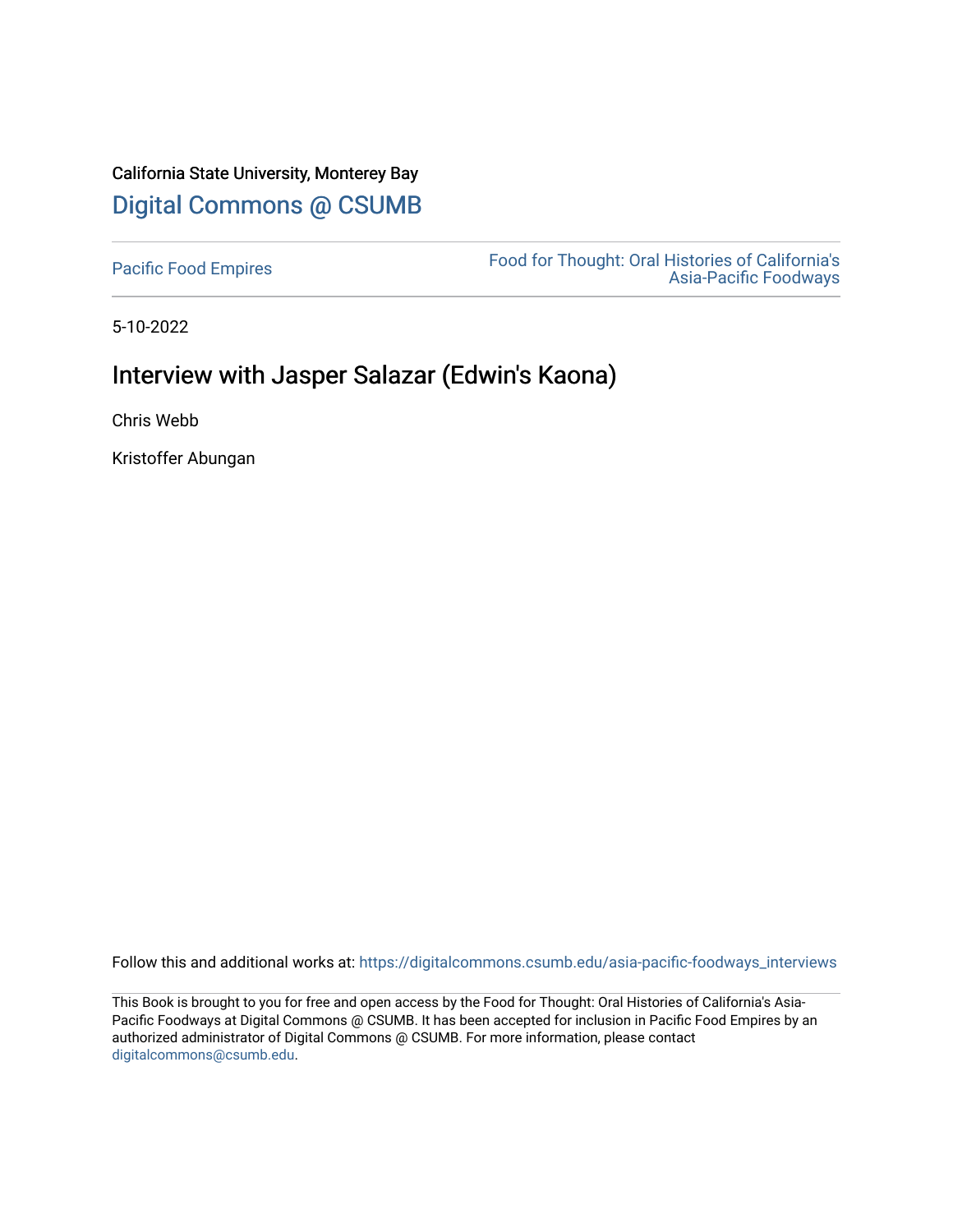Interviewee: Jasper Salazar Interviewers: Chris Webb, Kristoffer Abungan Date: May 10, 2022 Location: Edwin's Kaona, Corner of 6th Avenue &, San Carlos St, Carmel-By-The-Sea, CA 93921 Collection: Food for Thought: Oral Histories of California's Asian-Pacific Foodways, JAPN 317: Pacific Food Empires, Spring 2021 Length: 00:52:38 Overseen by: Dr. Dustin Wright

0:00 **Chris W.** Hi. I'm Chris Webb and this is **Kris A.** Kristoffer Abungan. **Chris W.** And we are interviewing **Jasper S.** Jasper Salazar of Edwin's. **Chris W.** All right. Do we get the Oh?

# $0:25$

#### **Jasper S.**

Cagyan de Oro. You ask questions. And I'll just answer. So basically.

#### **Kris A.**

We just want you to give us a long response.

# $0.28$

# **Chris W.**

Yeah, it's not really it's not really strict. It's just we want to hear about how your restaurant got started. What got you into this? You know, like, like, it's a good place to start. Why? How did how did this restaurant get started? Why did you get into this business?

# **Jasper S.**

So of course, how does this restaurant get started?

 $0.50$ So it started last year.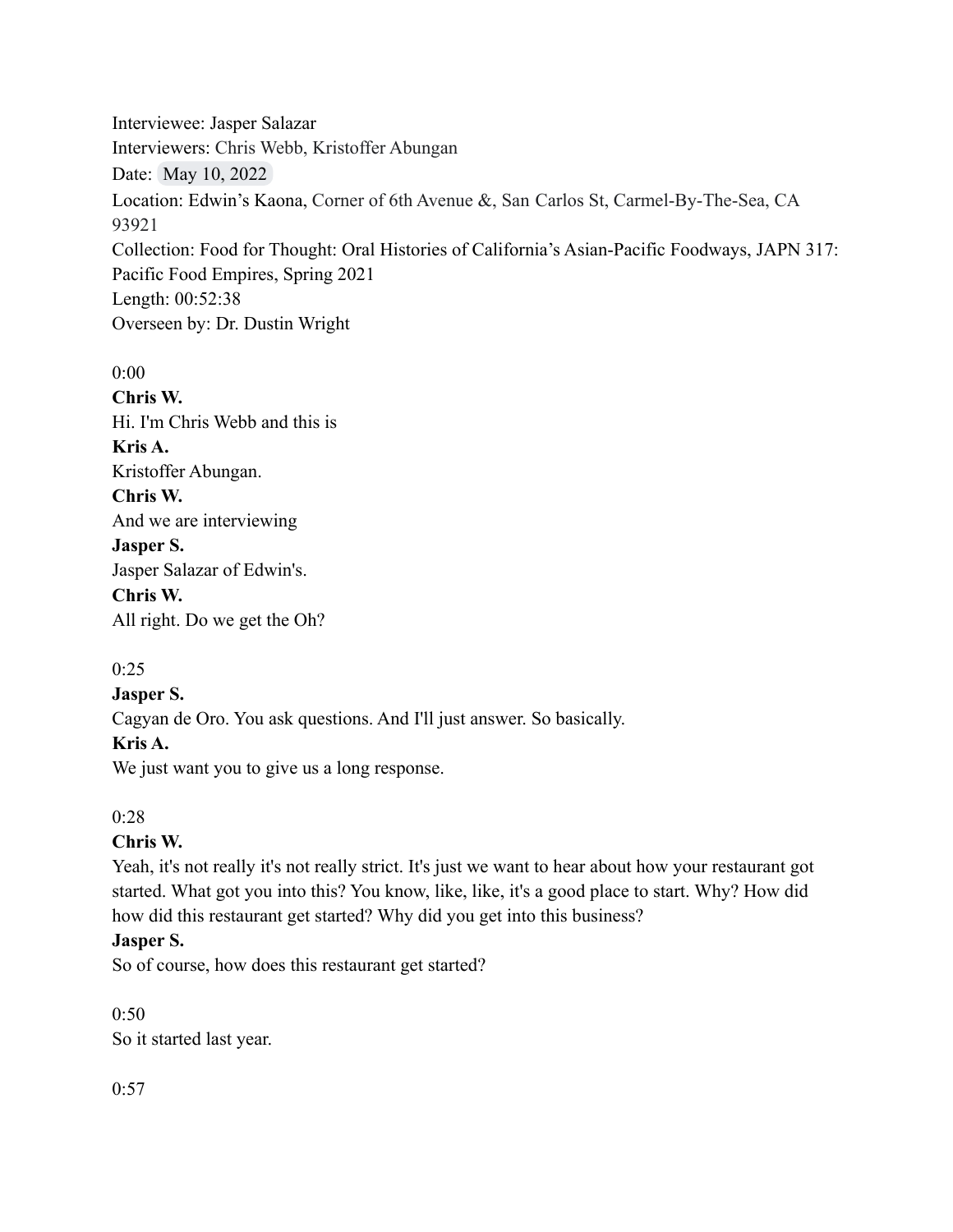During the pandemic, actually, before that, about six, seven

1:02 years ago it was called Affina.

1:11

Affina was California fusion with French, Italian.

1:16

**Chris W.**

Yeah, right. It was like Mediterranean. **Jasper S.** Dexter, worked

 $1:20$ 

for a Mediterranean before Affina. So he had some experience in the Mediterranean restaurant as well, right there in the Dametra, and I don't know if you know Dametra. So we know those guys. So Dexter started there.

1:35 So this started this place started about six, seven years

1:37

ago. And it was called Affina. So it was more of French and Italian fusion. Fast forward, pandemic hits, it was

1:53 a little more difficult after that.

1:56 Competition is high.

1:58 And what do you do after that?

 $2:01$ What do you do if

2:03 everybody around you,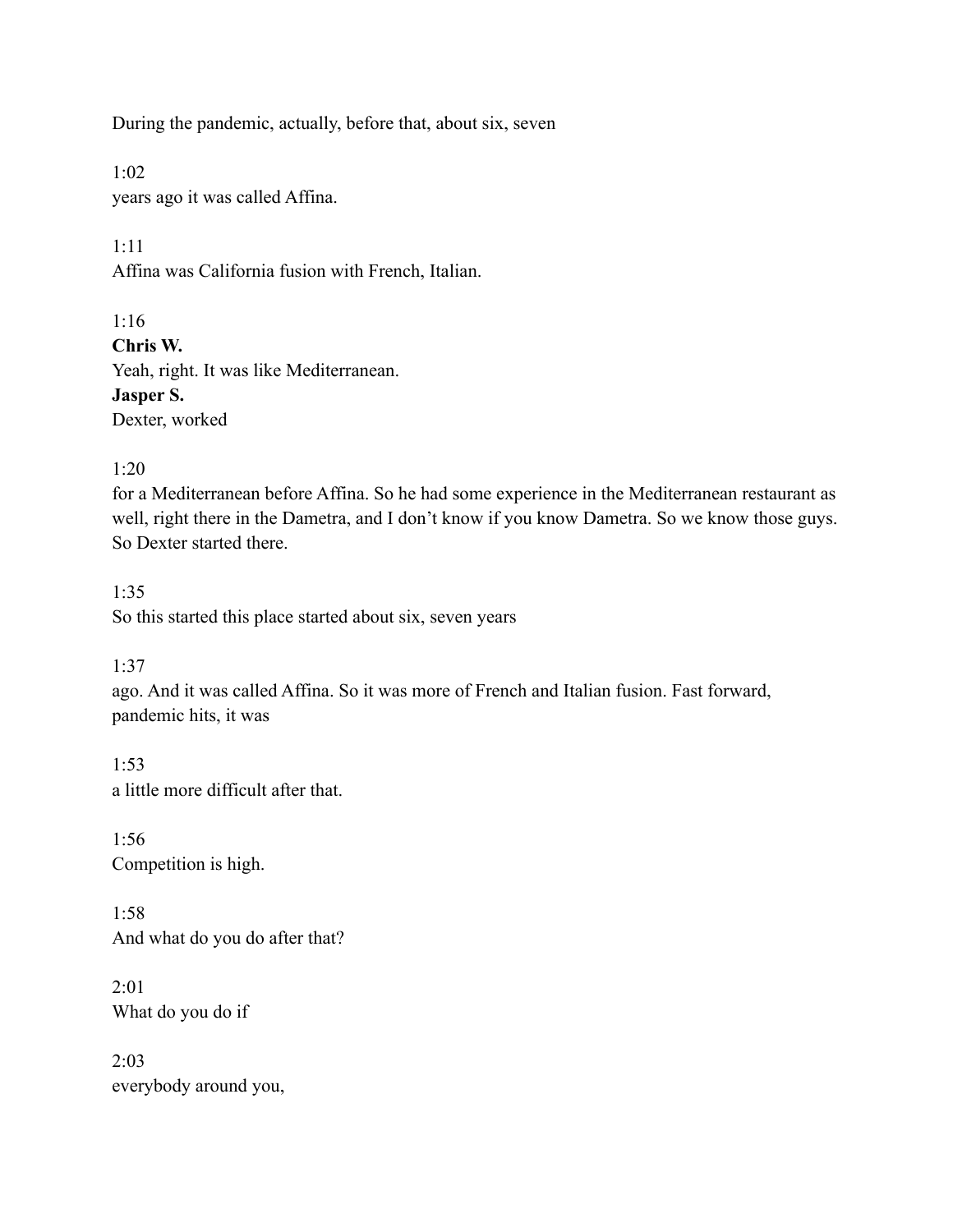2:04 French, Italian, American.

2:09 And our dad passed away.

2:13 He loves food

2:18 He worked in that, like what I told

2:19 you, he was working for a cooking oil company.

2:23 So we were blessed to be able to travel. From Philippines,

2:30 Indonesia, Singapore, Malaysia,

2:38 it was, it was a blessing, really, you know, because of my dad's hard work and all that.

2:45 So with that,

 $2:47$ my mom loves to cook. We traveled,

# 2:50

we stayed in Indonesia for about twevle years. My mom and dad, it's probably stayed up for 20 years. So

 $2:59$ fast forward back to last year.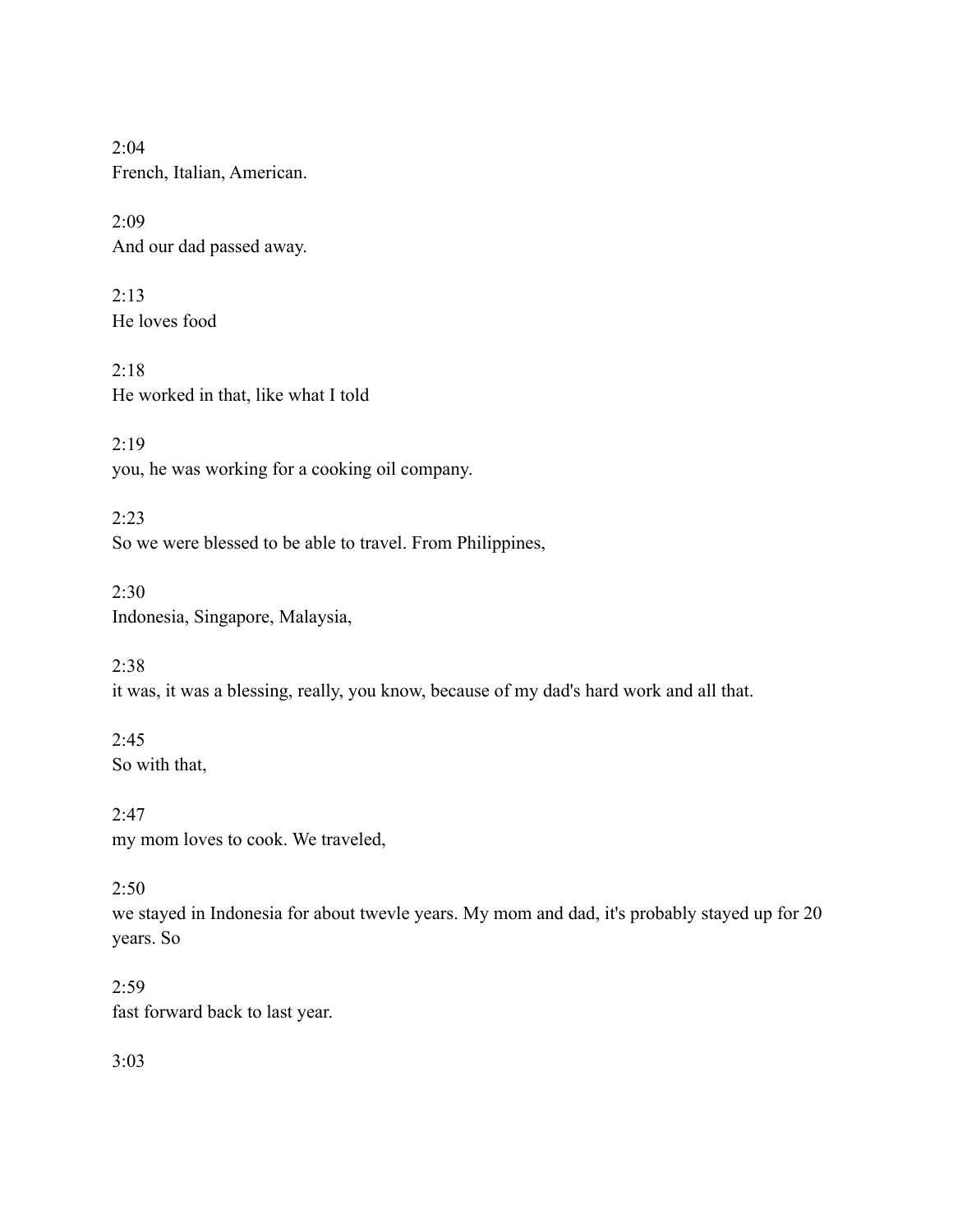The pandemic really was a serious blow to everybody here. And not just us. And that's when my brother and I, Dexter and Lester. The younger brother

 $3:14$ 

said like, this is tough. How are we going to move forward? What we realize is, we missed our dad,

3:23 my dad, our dad passed away two years ago, kidney failure. So

3:32 in memory of him.

3:36 We thought about Edwin's, let's get back to

3:38 the roots. Let's get back

3:42 to not just American,

 $3:47$ European food.

3:48 But get back to the roots and share.

 $3:52$ 

Share, share, to Carmel, basically, California. That was a big, that was a big decision from the brothers. And we're like, okay, you know, Mom has all the recipes. My mom was a chemist, or was a chemical engineer,

# 4:11

or my dad is generally makes factories.

# 4:17

He's also an engineer. So my mom decided to stay at home and raise her kids.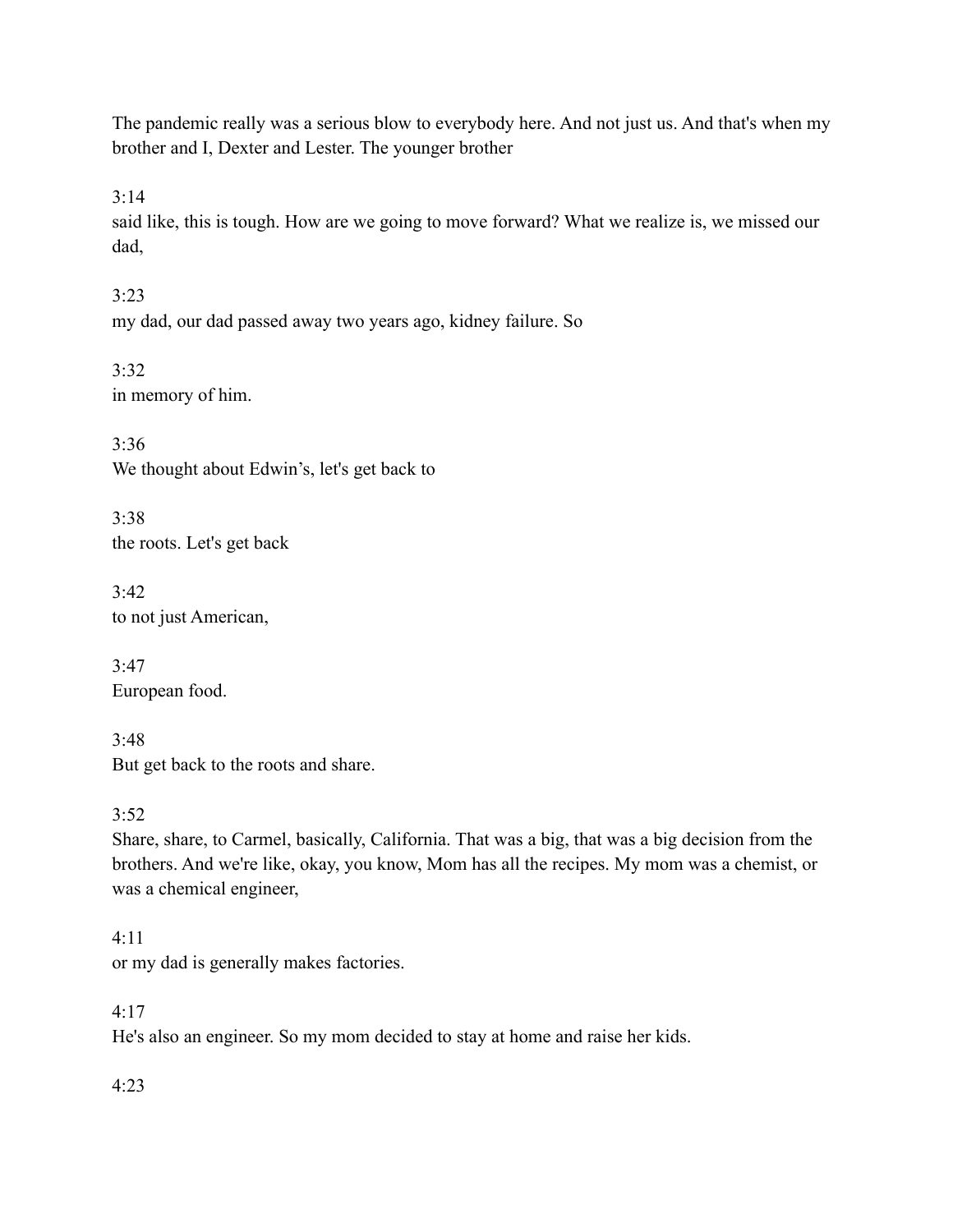So, you know, from a chemical engineer to cooking. I don't know if that's a big difference. She started the recipe and that's twenty years. So cooking for us pretty much right to Indonesia, Indonesia, Philippines that we tasted

# 4:43

different kinds of food in Singapore, Malaysia. And Dexter and I went to an International school in Indonesia, like what I said.

# $4.58$

12 years so I went to high school there. We were blessed to study in international schools. So

# 5:09

we love to share the food, we, you know, we, we were able to meet with international students from everywhere in the world.

5:18 So that's how it started really

5:19

my parents, my dad loves to sing, entertain people.

5:27

It doesn't matter how, how- if you have money or not,

5:35

we tend to invite everybody in our

5:37

house in Indonesia, when my dad used to work there

5:42 We have this openness, where everybody is welcome.

5:46 My mom loves to cook. So

5:50 in a way, when we opened last year,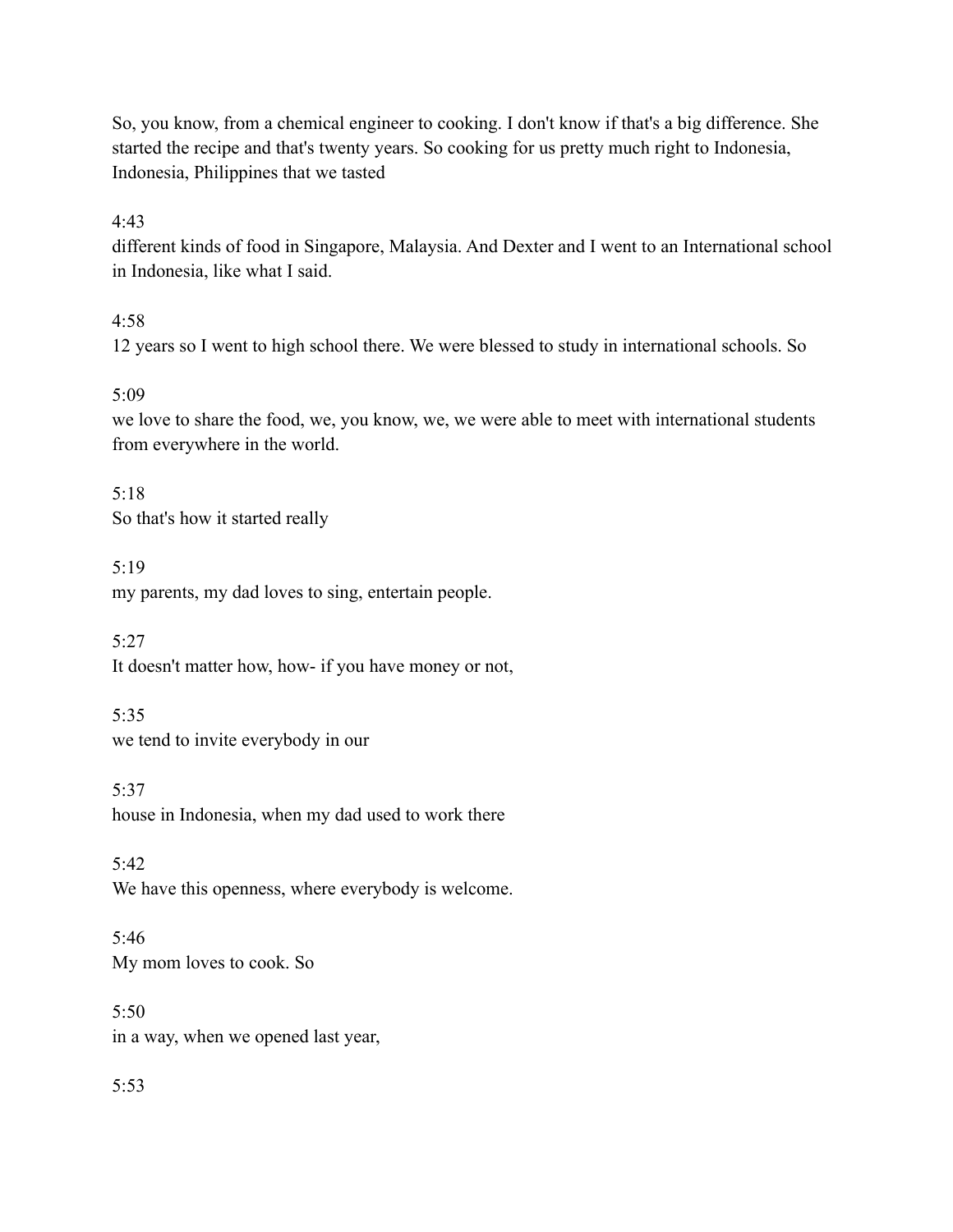change it to our, back to our roots.

# 5:56

We were nervous about it. And at the same time, we're excited about it. Because we have international friends since the beginning. And they love it.

# 6:08

American friends, we have European friends, South American friends before.

# 6:16

And they tend to like my mom's food.You know, there was everything in there.

# $6.22$

So when my dad passed away, I told Dexter, "Competition is very high here with Italian and all that. But let's go back to our roots in memory of our dad." So

# 6:36

we were thinking of a name, what name should we go for Southeast Asian cuisine, specifically Filipino-Indonesian. That's where we really were there for a while. And once that happened, really,

# 6:51

you know, we were like, okay, let's do it. But we had that confidence, that people tend to like the food. But here's another

# $7.00$

uptick to Edwin's, Dexter has been for seven years

# 7:05

doing

# $7.07$

fine dining. Our chef there Julio. If you could, if you could know if you could put your **Chris W.**

Sorry.

# 7:18

Yes, a chef, right there. Yeah. So we trained him to learn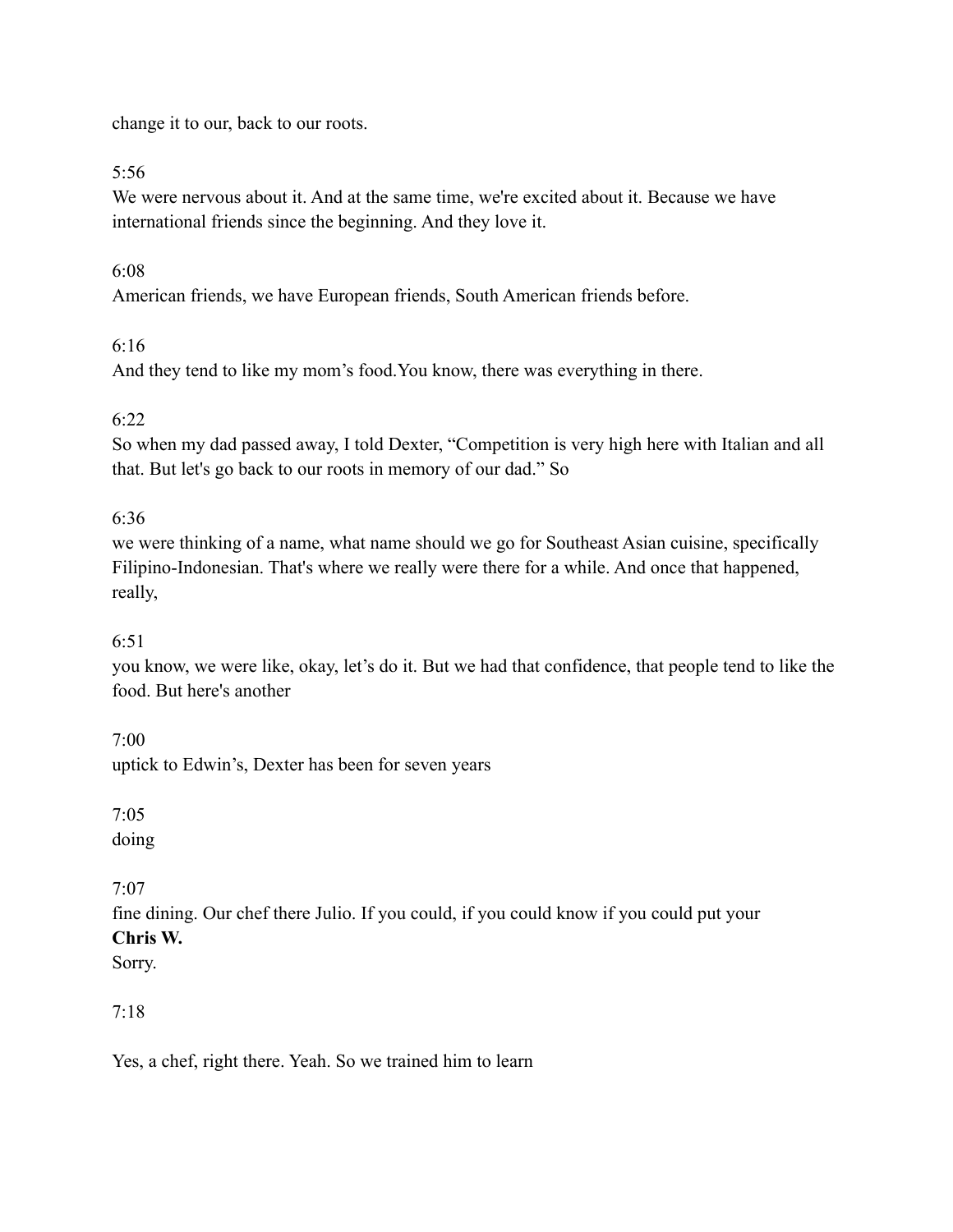#### $7.24$

the Filipino cuisine. Let him eat, let him taste. So

# 7:32

Tulio, our chef here. We was with another chef before Affina.

# 7:38

At a high class French-Italian-American. So with Dexter's vision, he basically blended. So our food we cannot say Filipino because it has some Indonesian spices

#### 7:56 in there. So if you

# 7:59

want to call it authentic, we cannot call it authentic. We call it internationally authentic. Because

# $8:11$

Filipinos and the Indonesians, we have different spices and the Singaporeans. So and my mother is a chemical engineer she loves food

# 8:21 my mom- my dad loves to eat

# 8:24

I love to eat obviously. So with that all the recipes

# 8:31

it's really started from a traditional Filipino food. So it is authentic my, my mother come from a village. So it really get back there come from the Southern side. So

8:49 really got those traditions. So once that

# $8:55$

Happened really, that authenticity Filipino food. We realized like- No, we cannot offer food straight. We cannot offer straight Indonesian food in a place like Carmel because

#### $9.13$ the taste buds different.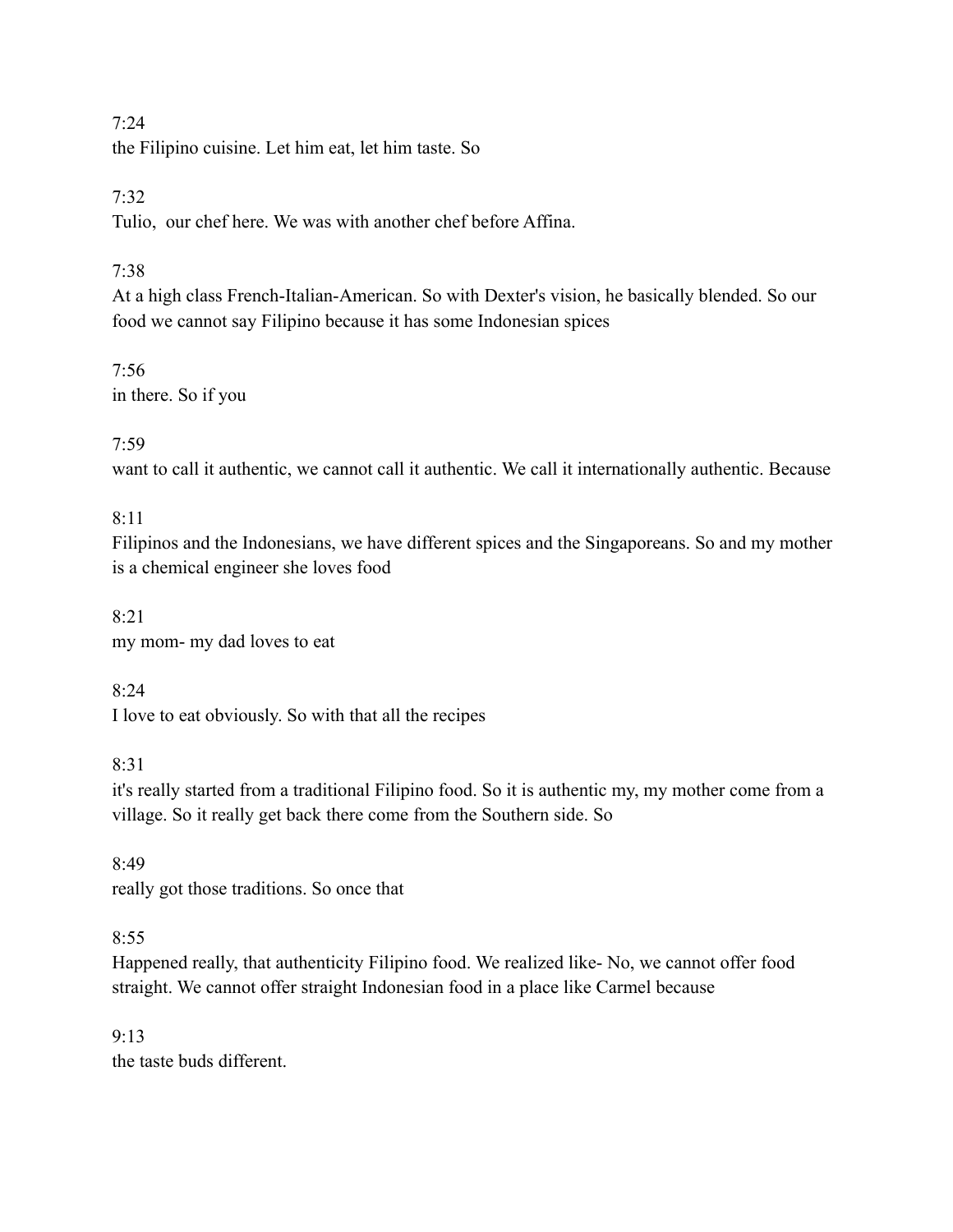#### $9.17$

But again, it wasn't such a far fetched for us because we've been having parties in the house since we're high school. Different countries from all over

9:26

the world- so my mom would change up the spices or how much spice to put and not.

9:32 One example really

9:36 like a food like Kare-Kare.

9:39 We have cheese in it.

 $9.42$ 

Never heard of a Kare-kare have cheese? No, it has cheese. So it's a simple change but it sticks to the peanut butter of Kare-kare

 $9.56$ that we add cheese and that's another one.

10:01

Another example really like a Cassava cake. Filipinos love cheddar.We put mozzarella. And taste different and taste good. And we sear it on top becomes a creme brulee.

10:20 Got it? And that's really

10:22 from my brother if you could.

 $10.26$ **Chris W.** he's in I'll move it over a tiny bit so

10:29 **Jasper S.** So that's Dexter.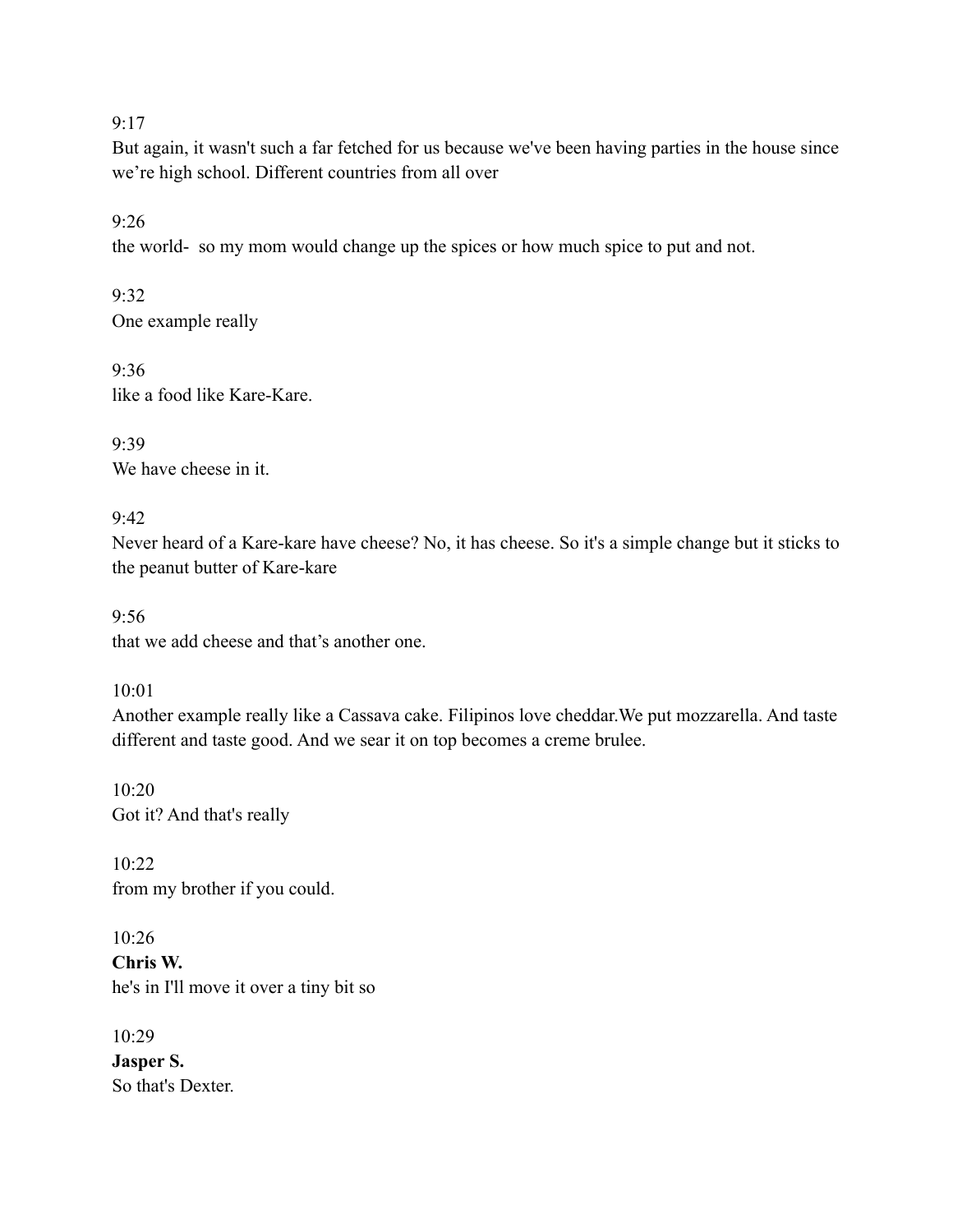10:30 is basically took

10:33 the recipe

 $10.34$ 

the taste is there but the presentation- the presentation to elevate it. And our talented chef right there, let him really envision how it's gonna look like and that's how Edwin's South East Filipino Indonesian fusion came about. Like you see how the dishes, like the basket

11:00 we put it in a certain way so.

11:06 We know that the food tastes good. We know that Filipino food tastes good- no bias there?

 $11:17$ But we wanna also be able to

11:18 Present it that is really a fusion

11:24 we try to make a fusion of

11:30 the modern European American dish look with Asian flair. So far for the past year

11:39 I guess God's blessing and my dad's support so like

11:49 it's been a blessing. If we really

11:55

But again, its not just the food or the presentation. We want people to feel like they're in a living room back when my dad and mom and I was in high school where everybody's invited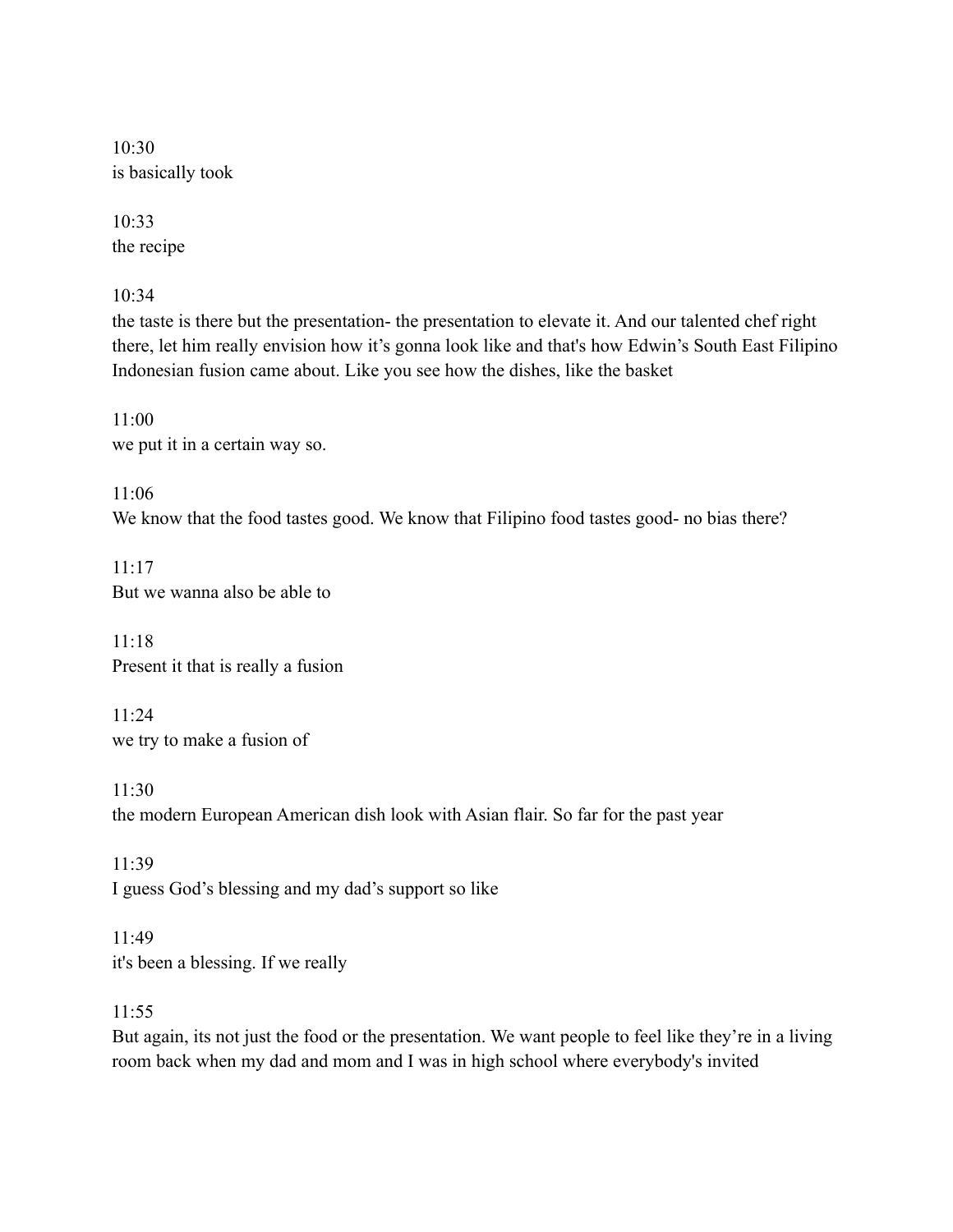#### $12.09$

no matter what skin color, what nationality you are all you have to do is smile, be friendly. And that's what it is. My dad loves to sing. So that element of the guitar- he loves the Beatles and those are the Beatles songs

#### 12:25 he was in the band. So

# $12.29$

he loves the piano. So he put me in school for piano.I don't know much about it but I could play a song or two. But the whole concept of Edwin's really is,

# 12:42

Welcoming to a Filipino hospitality, persay. We our blessed with a very beautiful Carmel-By-The-Sea.

# $12:57$

But we also know that everybody here is highs and lows. There is a sense of financial stuff, but we want people to come here as just themselves.

13:12 No strings attached.

13:16 As we try our best and we tell all our waiters

 $13.18$ that

13:21 "We're inviting somebody to our house, to our living room"

13:26 Be as comfortable as possible

 $13.29$ just don't disrespect

13:43 **Chris W.**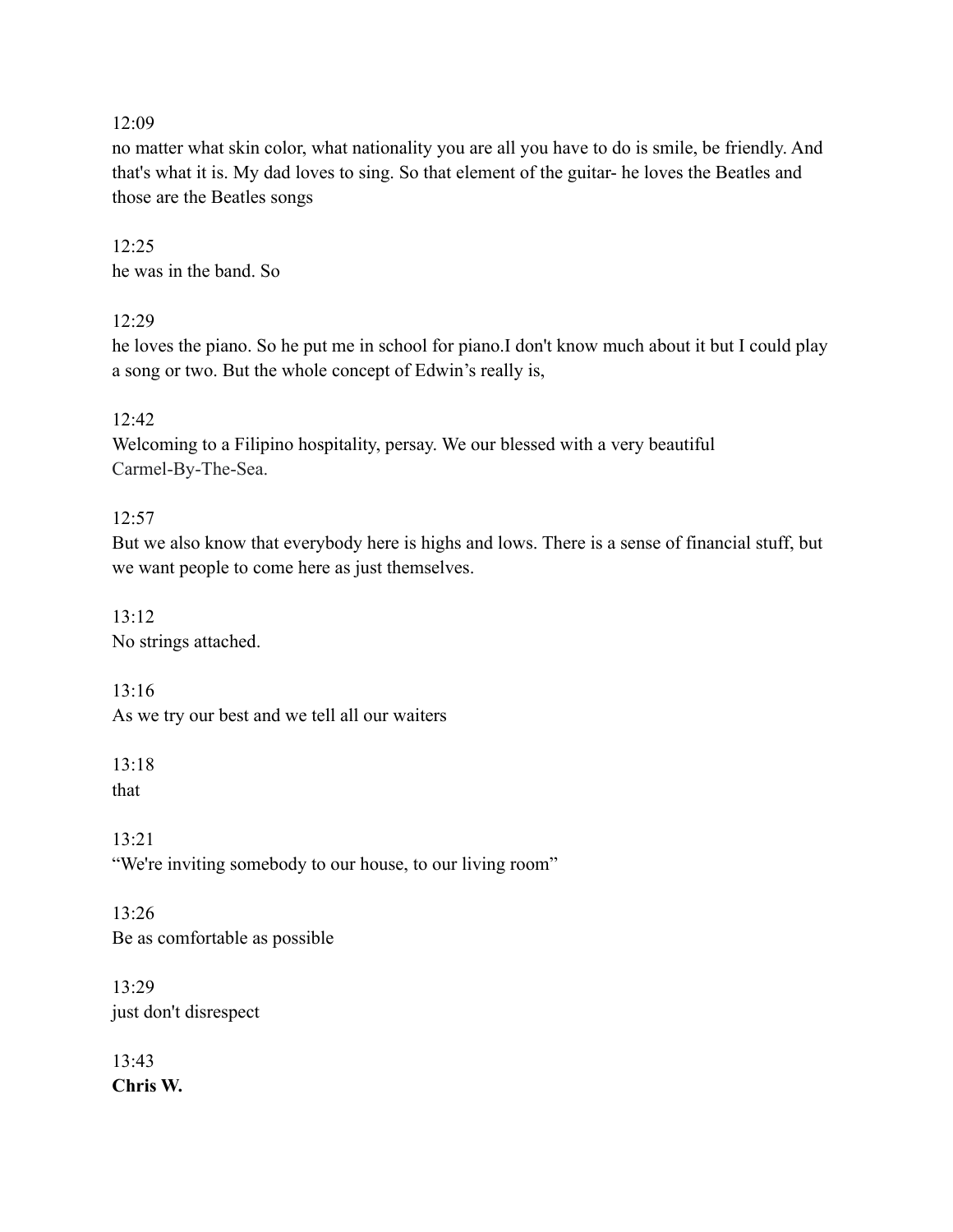sorry so technically when we start the when we met you introduce yourself but technically when we start the the interview we were supposed to say you know I'm Chris. This is also Chris and you know and we are interviewing well well introduce yourself say your name

#### **Kris A.**

Jasper right here

# **Chris W.**

Yeah so that's playing through is it not? I'm pretty sure that's not recording I'm almost entirely sure that's playing for you is recording before we start doesn't really well we can we can just clip this onto the front of whatever we choose. I'm not going to you, don't have to repeat anything.

# **Jasper S.**

Thank you.

# 14:38

# **Chris W.**

Just, to be honest, did you read through the questions we sent you ahead of time

# **Jasper S.**

Yes.

# 14:43

#### **Chris W.**

Cause you hit like he was uncanny you like hit through all of them and like record time and like connected them all that was really well that's really interesting.

#### **Kris A.**

It was really well put. **Chris W.** Yeah **Jasper S.** Thank you guys

#### 14:54

It's easy to say because it's here, we're in it. One of those questions about, you know, Asia and the recent situation going on right now- we are blessed here again maybe God or my dad, but everybody has been welcome. Again everybody you want this international like for instance we are by Julina right here, who's Russian, so we have we work for everybody and I think it's really my parents that did that man. I realize that Carmel is a very rich town but there is also saying "you have a rich heart" and that's what my dad tried to instill in us- have rich in heart and accept everybody that comes, and in it's all about respect. Anybody, doesn't matter what color you are, we're talking about that right now. A social, kick somebody out of here. If disrespect you in your house, you'd kick me out. Same with my house. If somebody goes into that door, we do all we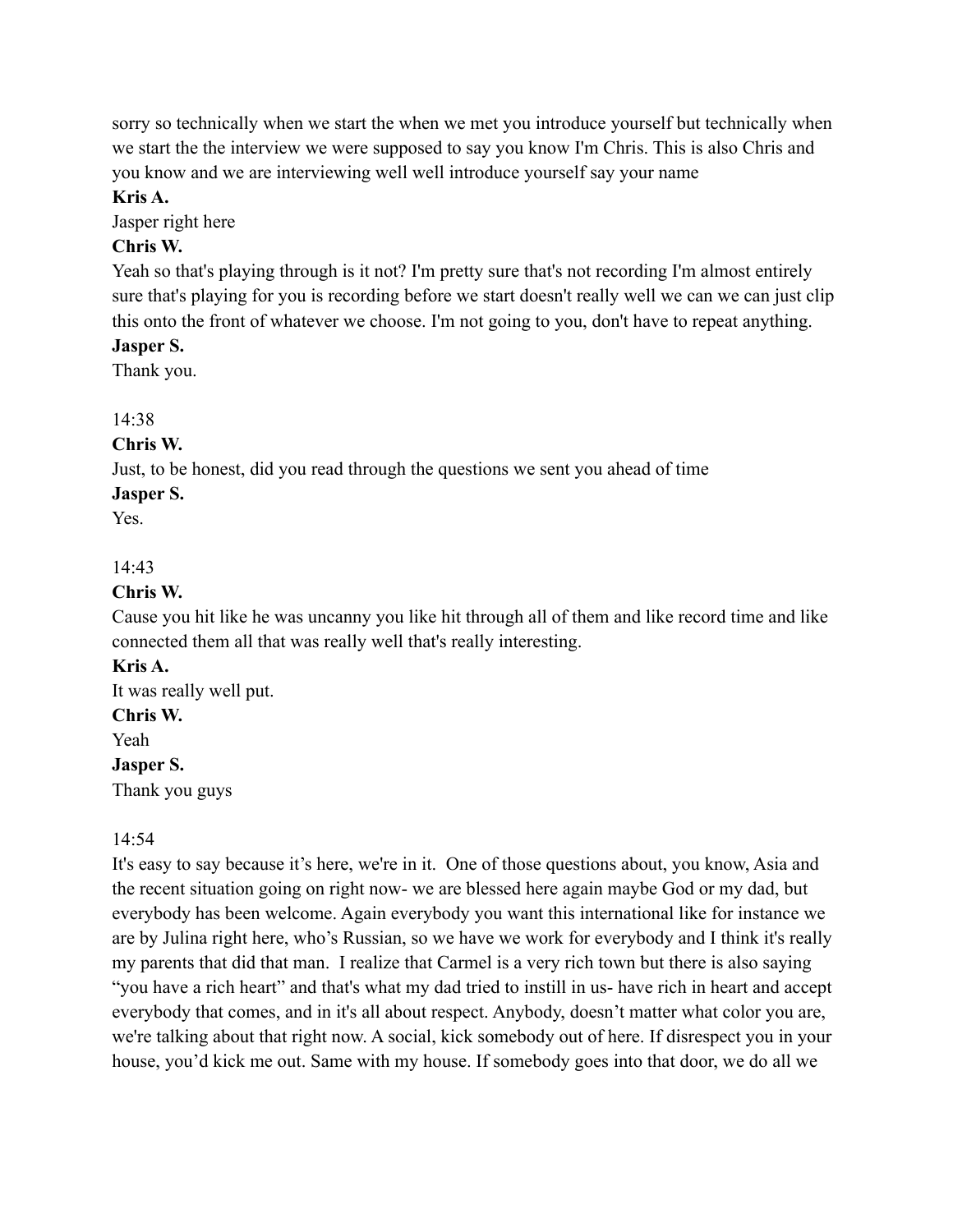can to say "Thank you for coming. Come in. Welcome." and I want you to have that feeling. You know some restaurants

#### 16:39

here, it is really proper, you have to wear proper clothes. And that's one, and that's one. I like that too, I like going to those spaces. But for Edwin's concept we don't want that we want the person to come here. Enjoy the fusion. Right. Enjoy the vibe. And it's really encompasses the Filipino cultures, you know, with a California fusion, and I think it's, it's a beautiful mixture so far. Mexican chef, Russian waitress, I'm Filipino, and we have some Indonesian waitress as well, so it's a nice combo. And we always tell everybody regardless of color, regardless of financial stuff, anybody that goes into that door we treat with respect, and the same way. If they do disrespect you, come and I'll talk. And then I feel, guys, it's all about human connection and how you approach people. But again, nobody's perfect, there are some bad apples that comes around. And we get but have to continue pursuing. What I would say ultimately, what my parents taught. You invite somebody into the house, you give them good food, good music, good vibes. And that's what we want. And that's what we want you to experience, not just in the house setting, but in the restaurant. Anything else?

#### 18:50

#### **Chris W.**

I heard you mentioned like a couple times how your mother and just the way she cooked for you. Was really integral to the way you kind of like set up this restaurant. So and how a lot of the recipes are like directly inspired her to buy like things she cooked. Could you could you talk a little bit about that? Like, is there any recipe here that you eat it, and you're like, this feels like it's my mother's cooking again?

#### 19:22

# **Jasper S.**

Yeah, I mean, one of the housemades here is the house made crispy roll and the kare-kare. Those are very authentic to my mom. But that is really a recipe combined through all the Filipinos in the Philippines maybe. And an influence from putting cheese on kare-kare, you don't do that in Filipino cuisine.

#### **Kris A.**

Unheard of.

# **Jasper S.**

Yeah. So, you, one of these days you can come here again, have a kare-kare, always runs out. It's oxtail, you know, if I close my eyes and eat that oxtail I know only my mom would make that recipe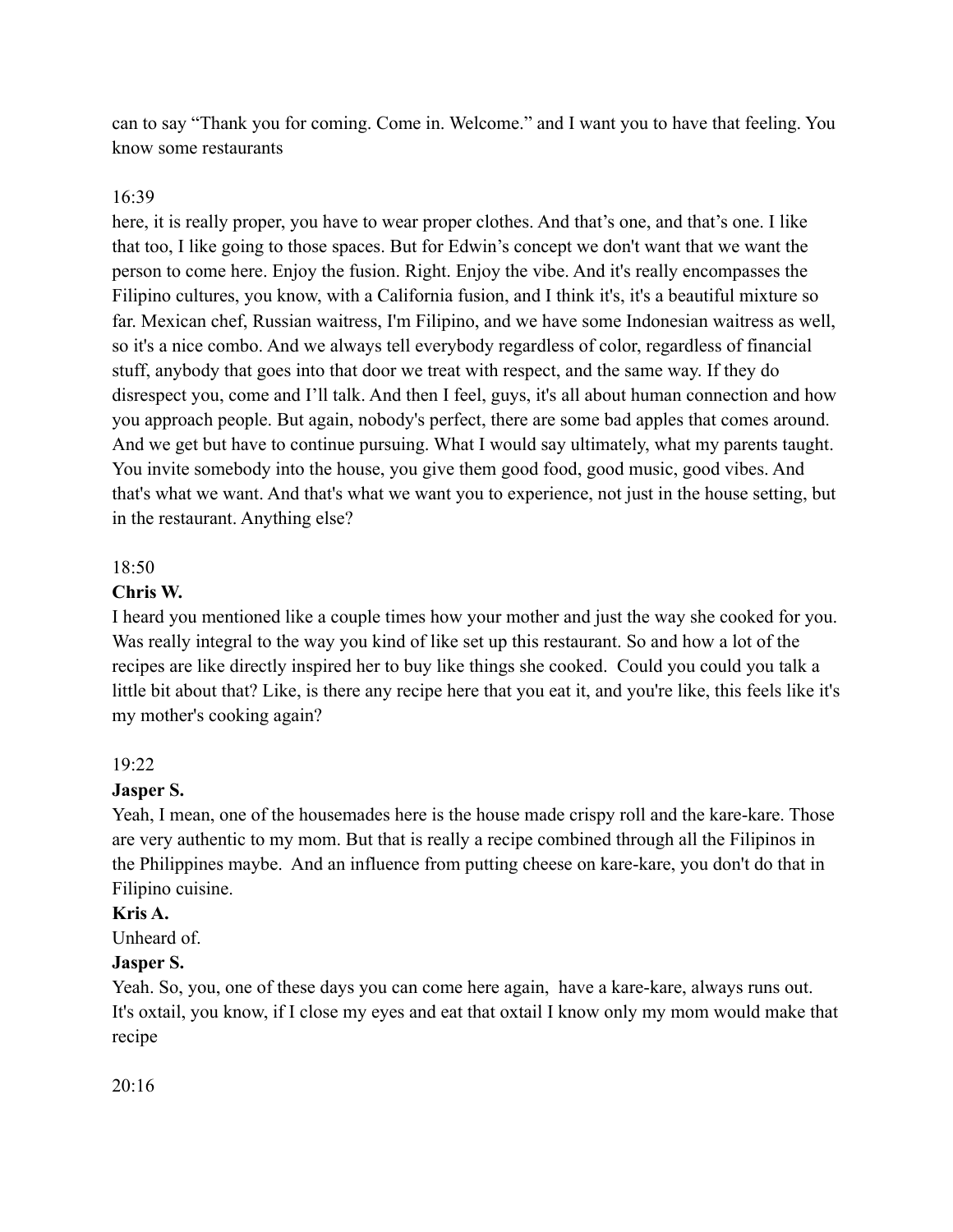The crispy roll, it's very popular here, it's house made here, it's my mom's recipe as well. They call it lumpia Shanghai, but it's one of the best selling here. And again, it's different because with the lumpia, Filipino lumpia, I like it's more efficient or laziness but we will make a long lumpia and we cut and we fry it, right? It's always black at the end. We don't do that here, we actually individually roll. So, that's authentic- the kare-kare. The ceviche here is inspired, just everywhere ceviche really, this Asian inspired. The kawali, the kawali recipe as well, is authentic Filipino. And the reason why a lot of Filipinos like kawali is, you know, Filipino loves kawali in the first place, right? But they also realize the quality of the meat, so the pork belly that you eat here is called, I think, French pig - duroc

#### 21:37

not the usual Safeway pork that you buy. So that helps a lot as well. Wow, this work is good in the fat. So again going back to my mom, we lived in a village, so there's no readymade spices. It's all natural and so going to Indonesia- got modernized, different spices. That was really, that's why we can't really say "Hey, this is Filipino cuisine" because the Filipinos will be like "Hmm, this is slightly different". But and you know I always look at the Filipinos here, and go like "How is it?". I always want to know what they think because, for the others, I already know there's a higher chance they like it because they never know the taste. But that's the trickiest too, because having two fronts here. One person has never tasted the food might not like it, might hate it- so far we haven't gotten that. So, thank God for that one, you know? But the biggest shocker was the kare-kare oxtail. I know- offering oxtail, in peanut butter! So you know what I realized why? I was really, I was telling my brother, "Kare-kare gonna be one of those highlights". Why? Well I also work for a celery company. And I ate celery and peanut butter- oh ranch, sorry. But celery and ranch, and I thought was the greatest ever, man. I was like, holy crap. So I told the company like dude, man - this before Edwin's opened- dude, man, this is the best right? Ranch and celery? And the people I work with like "Jasper where have you been, that's like an American staple". And believe me guys- I just knew about this three years ago when I started working for this company. Okay, and they told me "Jasper you should try peanut butter". I'm like what? Celery and peanut butter, you're kidding me. And that's when I realized, Chris [or Kris it's hard to tell], I'm like peanut butter and celery? American people like peanut butter and celery? Kare-Kare might work! If you put the oxtail in, slight, we don't change it- we just didn't present it like Filipino. I mean, there's cheese also in our kare-kare, right. But we made it presentable with Dexter's vision of how it should look like. How it should look like- it's how it should taste like at the same time. That's what we were hoping for. So far, I think we're getting it, you know. But when we got the kare-kare and people were kinda like "Peanut butter and oxtail?".

#### 25:11

Thank God, we were right on this one. It was flying off the shelves. We ran out of kare-kare every night.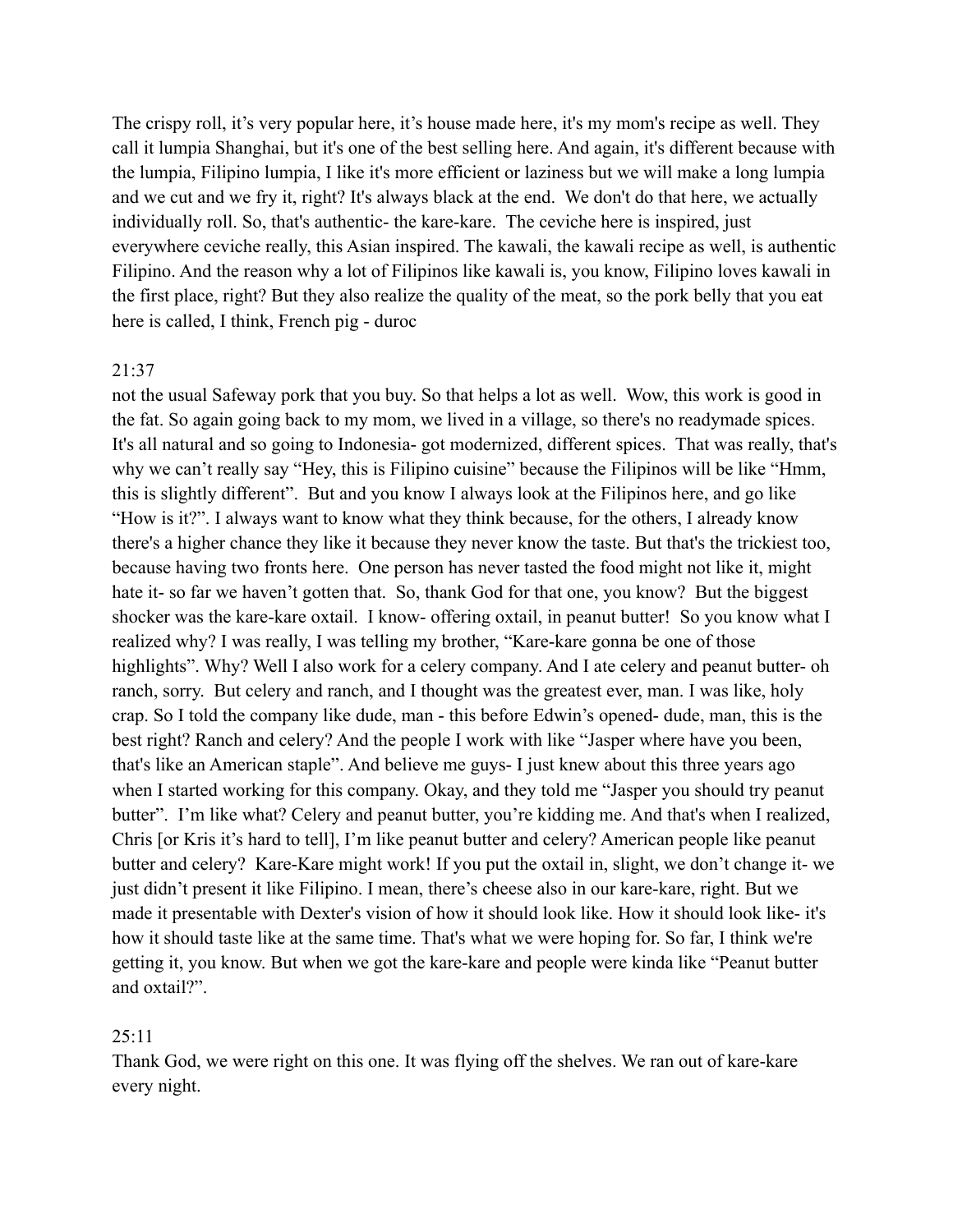But we also don't make a lot of it because it takes three, four hours to make. Yeah, so in terms of dishes really, it really comes from my mom's recipe, it comes to fusion. Really everybody can elevate it. I must not discount Dexter's taste buds, our chef right there's taste buds, my taste buds, my brothers, we were really combine it together, right. And, you know, Julina, some of our waiters- she would let them taste it- "What do you guys think!". We have our dishwasher's from Afghanistan, oh no- Syria. So we have Middle Eastern, we have. We want everybody to taste it, because we want to have this unified taste for everybody that's coming from Filipino, Indonesian spice. Yeah man, that's the whole shebang with the recipe, the authenticity, and really talk about my mom. And then we basically made into a fusion. We can't change a lot, we added here and there. But this taste is still the same, slightly different. And you should know! Any more questions guys?

#### $26:54$

#### **Chris W.**

I mean I can make more off the top of my head, but I don't want to be the only one asking questions, if you?

#### **Kris A.**

So I wanted ask, about Edwin's. So I don't know the Vasayin, how do you pronounce Kaona?

#### 27:09

#### **Jasper S.**

Kaona

#### **Kris A.**

Kaona?

#### **Jasper S.**

Kaona! So, kaona is a word of… Kaona- eat it! Kaona - eat it. Or your guest comes into the front door- kaona, kaona! Let's eat, let's eat! So it has two meanings. I would say "Kaona", please eat, or "Kaona!", let's eat. So that is where it's coming from. They always thought it was Hawaiin. That's Vasayin. In Tagalog, it's Kaona. In my southern side, we call it Kaona- it's a Vasayin word. We really go to the roots, we really went into it as far as that. And it's been nice-

#### 28:08

like, we have a prawn pasta there. And that's a Singapore, um, Indonesian prawn pasta. So if you guys wanna visit, if you guys eat here- we actually have a prawn pasta that's Indonesian. I've never heard of pasta that's- but Indonesia actually has it because of their influence from the Middle East. So Indonesia has a lot of Middle Eastern and Indian influence. Philippines has a lot of Chinese, Spanish and American influence. So yeah, kinda you merge everything and people tend to like it.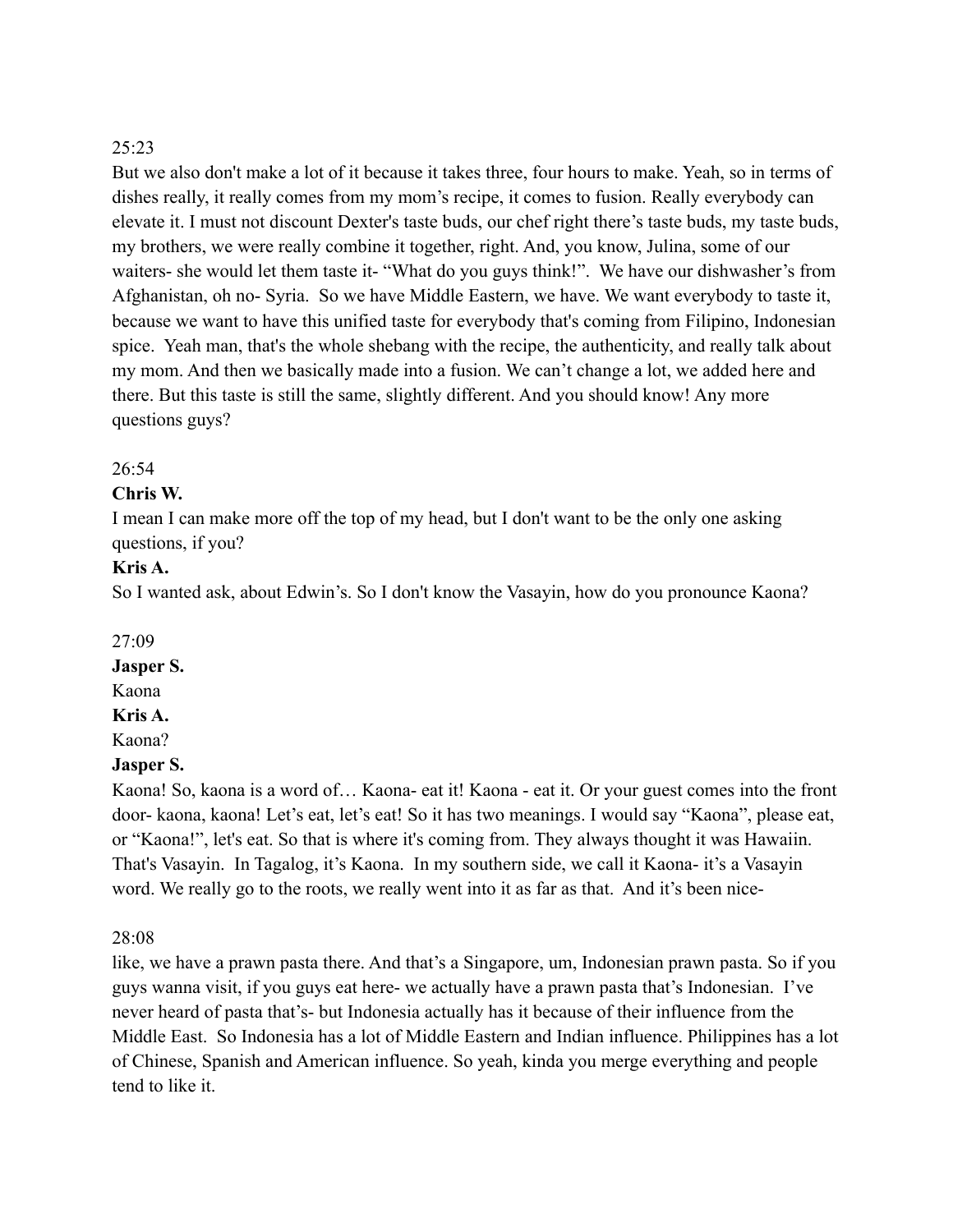#### **Kris A.**

Cause I won't lie when I first saw that I assumed you guys immigrated from Southeast and then you guys went to Hawaii before eventually coming to California. And then I was thinkingsounds like "Kaona". That's a very Filipino hospitality saying- "Hey, let's eat" You know, you see neighbors, you go like "Hey, let's eat!" you know?

#### 29:21

#### **Jasper S.**

Yeah, that's where our- we call it Edwin's and the sideline, kaona. I'm glad you guys caught that up.

#### **Kris A.**

We do. We can easily tell them feel you know, there's a lot of regulars.

#### **Chris W.**

We were able to watch it for a couple hours and we saw, like, the way you interacted people, the way you greeted people, it really did feel like kinda like a living room like you were saying.

#### **Jasper S.**

Yes, yes

#### **Kris A.**

These are not just customers. They're like, these are almost like family

# 29:52

#### **Jasper S.**

We want them to feel like it's their living room. We want them to feel like it's their living room, my living room, right? The concept of that is I want you to come here and join us. Just like when you come to a party, in a Filipino party, you know.

# 30:33

If there was bring house, he would have to bring house concept. But no, that's what we want people to feel, it's great. You know, the teaching of my parents, the teachings of my American teachers and international School. And what I learned from the people around me in California, as well. I think California people are very good people. So the good, the bad and the ugly- right? But I tend to remember the good. And for the concept of this restaurant and memory of my dad and my mom persay, she's still alive. But every Saturday, Friday or Saturday, back in the Philippines and Indonesia we had everyone come into the house. We have karaoke and we have some Dutch guy singing some Dutch song. It was very international. Thank you, thank you Julina [I think she was leaving]. So I think, you know, interview you guys in Carmel I'm really hoping that my dad is happy because it is really the concept of what he taught us. And I feel, we tell all our waiters and waitresses "Treat everybody the same". I don't care what they dress up, if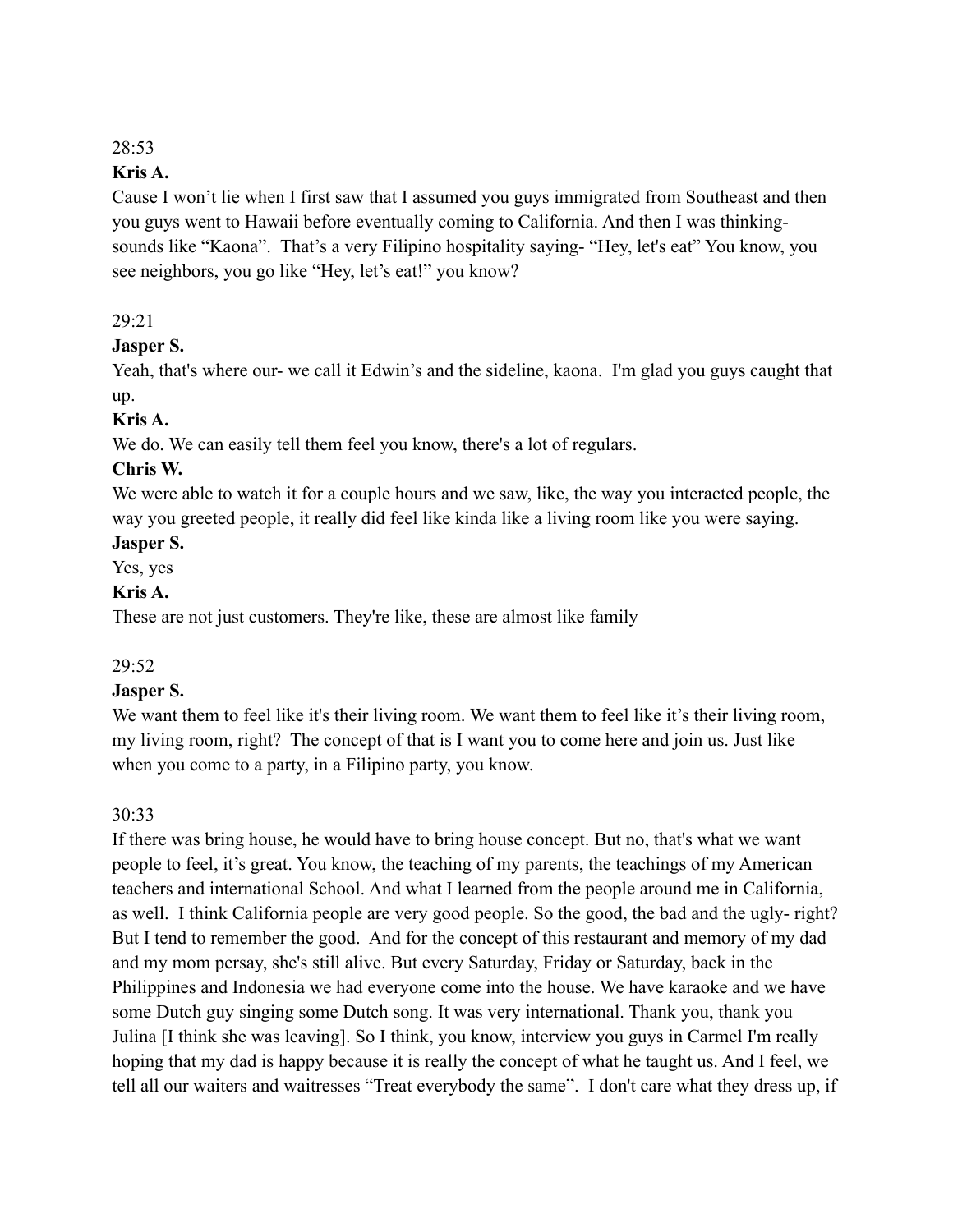they stick you may have to tell them, right. You, in general, treat them with respect. There's gonna be some people having bad days, but always kill them with kindness. That is where it's coming from really and I think the waiters and the waitresses really got that, our chef. I want everybody to respect one another, not just the customer, but to yourself.

# 32:22

It's a hard balance. I feel really not just me and my brother, our friends among us, we want them to have a feeling so most of the time that the service are friendly. I want to feel that I want you guys though. I don't want you guys to feel so like I might dressed up correctly with you guys to feel good about yourself. Dress up good, whatever you like.

# 32:57

And that's all we really like for people is to treat everybody you respect and being friends. That's all it comes down to the really right guys. But it really the combination of the food, the music, the team and the whole concept of living in Indonesia, Philippines, raised up as Catholics.

# 33:32

All those combined really shape up Edwin's. And we're really blessed because of that. We always, I'm IT in profession in a way and a degree in that. But it really comes down in computer. There's only one thing in common, is treat everybody with respect when nothing will be better. Doesn't mean everything will be great. But everything will be better, everybody have one vision.

# 34:13

A vision of Edwin's surely, again I'm repeating myself, people come here and enjoy themselves, with the food and the music. So far, we've hit that mark in a way

# **Kris A.**

We can tell, we can tell.

# 34:32

# **Chris W.**

So, could I ask you like what your mom's reaction? Was she in here like moments, since it's so heavily inspired by her.

# 34:44

# **Jasper S.**

It's a combination of my mom and dad. My dad likes to eat, so my mom would cook what my dad loves to eat, its in Filipino culture. But she was nervous at first. But like any other mom, she's supportive. It's a because it's a memory of my dad. She was nervous. But we brothers, know the food is good. I've invited so many friends here and they ate my mom's food.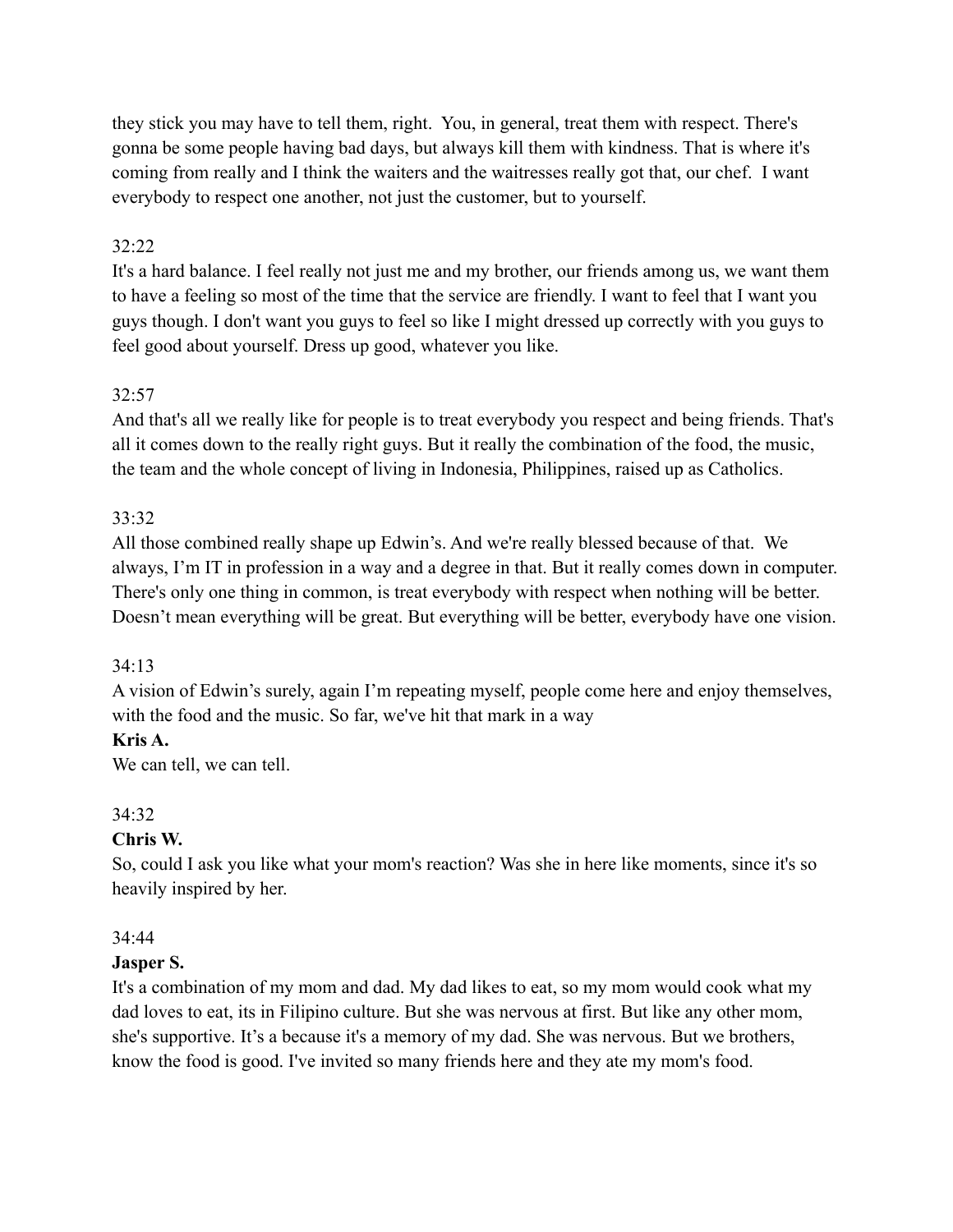# $35.21$

So it was like, it's worth the risk. Let's Let's watch. That's what really is. What's worried she's very happy she's very proud of it. She wished my dad was here think because of my dad's passing. That's where it came from. But it was a big one man we we spoke pandemic last year in March. So it was-

## $35:55$

#### **Chris W.**

The worst time.

#### 35:57

# **Jasper S**

Worst time to do it. But I just looked everywhere here. Just like difficult, there's so much competition so as far as missing my dad, he loves to eat and my mom loves to cook. I always tell my mom, mom continues to cook dinner she, she taught so much to our chef Julio. And my mom's food is always better, but we ask him to cook for us.

#### 36:39

I cook. I cook some of the dishes, I know some of the dishes. It became like that because my mom is getting older, she's 72 now.

# 36:47

And I started telling, "Mom you need to start giving me the recipe." You always have plan B plan C. But there's some recipes that I would make the sauces. We're really proud of our chef Julio. He really got the, he has an international tongue as well. He was trained before for an Italian-French cuisine.

# 37:18

When we switched teaching him, my mom's teaching him all the recipe. An aunt came and helped. We have Indonesian friends around. So like the Balinese fried chicken, not my mom. That's a recipe we got from an Indonesian woman.

#### 37:40

That we love our food here. Okay, got that recipe. So I can't have straight Indonesian. Straight, if I put a straight Kare-Kare right here not people not many people would like it.

#### 38:00

It's quite oily. It has all these other stuff in there. This string beans with all that. Yeah, we use Bagoong and surprisingly this Shrimp paste we call it Bagoong, Chris. I always, when I serve the Kare-Kare, I always say it has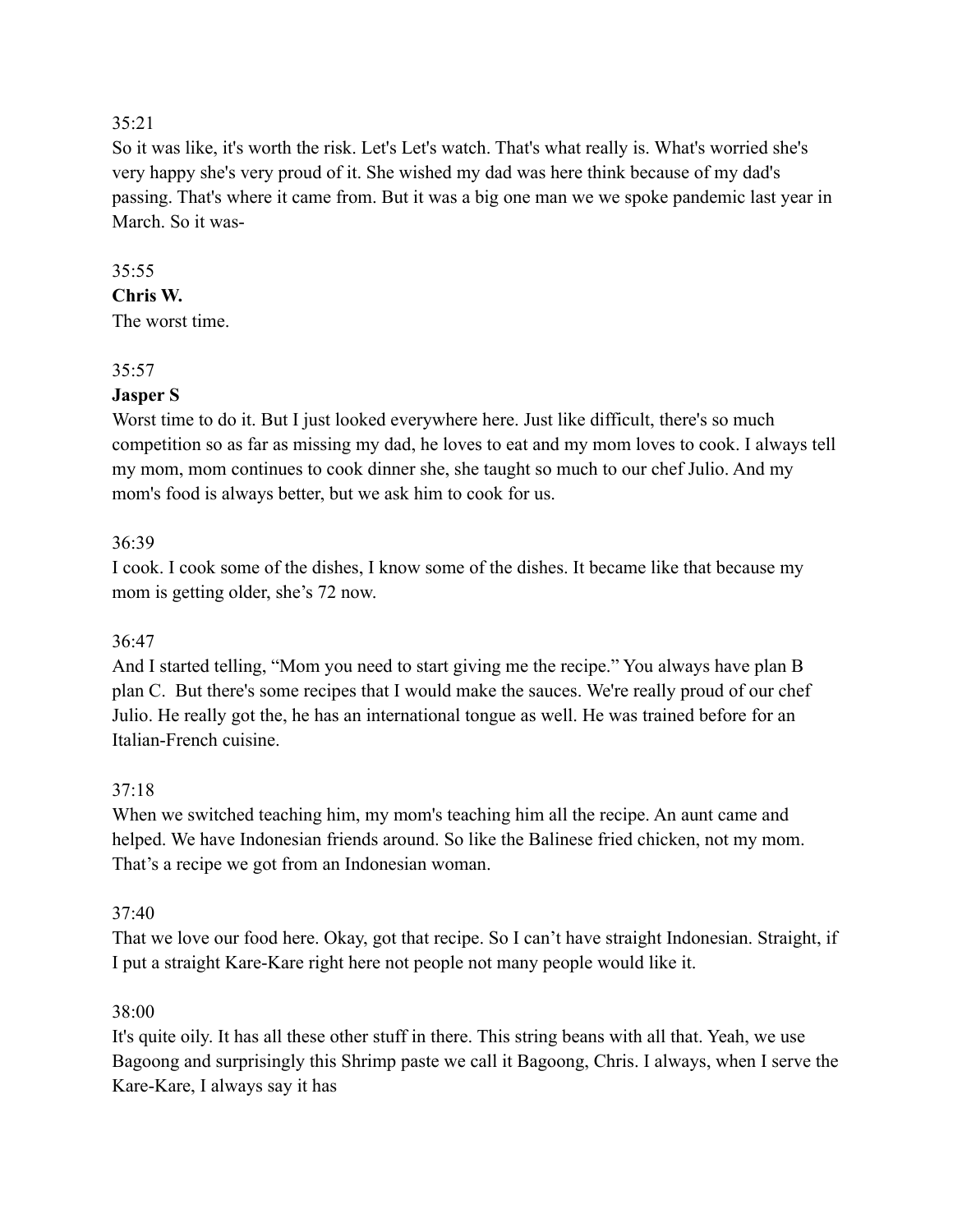Oxtail, but have a little bit of that Bagoong. And there like that's a pungent smell. Get a little bit. Eat that peanut butter oxtail. It just shines for them for me. I'm surprised black, white, yellow, whatever skincolor that has been in this restaurant, has tried that Shrimp paste. Wow. And for me. It's a gratifying to be able to share That is one of the things that keeps us going you know? In the memory of my dad. People really enjoying the vibe, the food. It makes me sometimes reminisce back in high school. When my dad and my mom was like our age.

#### 39:29

Accommodating people and that's what we want everybody here. I think a lot of people going back to your questions. There's a lot of animosity. And there's a lot of Asian thing right now. We're blessed that when people come here, everybody kind of doesn't have that. Because don't ever disrespect me in my own house.

#### 40:08

And I think if you give that good vibes 98%-99% of the time that comes. There's that 1% where we kicked somebody out. It happened but I think it happens everywhere, guys. And really just saying informality. It's been a blessing really. Because you traveled around Southeast Asia. And it really comes back to that passion is Dexter really. He studied hospitality my mom's a chemical engineer that terms and she would always say that why did I become a chemical engineer if I end up in the kitchen? And I always tell them look at what you made.

#### 41:00

#### **Chris W.**

I mean cooking is just chemistry with food

#### 41:06

#### **Jasper S.**

Exactly right. And she's she's just amazing. My mom 70-80% of all this food is her recipe. We made it a fuse, we have to make it fusion because we can hit easily Asia, right? But why this is true, some some back into it again, remember?

#### 41:37

Coming here with the talents of Russia as index? Elevate so yes. Fusion ships. Yeah, no. And that's what makes sense. Like this is kind of one of my mom and dad's dream. Three brothers to come here. My dad and mom really worked hard, saved a lot of money for us to come here for college. And, you know, we only live once guys, and when my dad passed away I can't when referring to that. The brothers meet. What one more, one last hurrah for mom and dad. For Dad. Yeah, with all these things that's going on.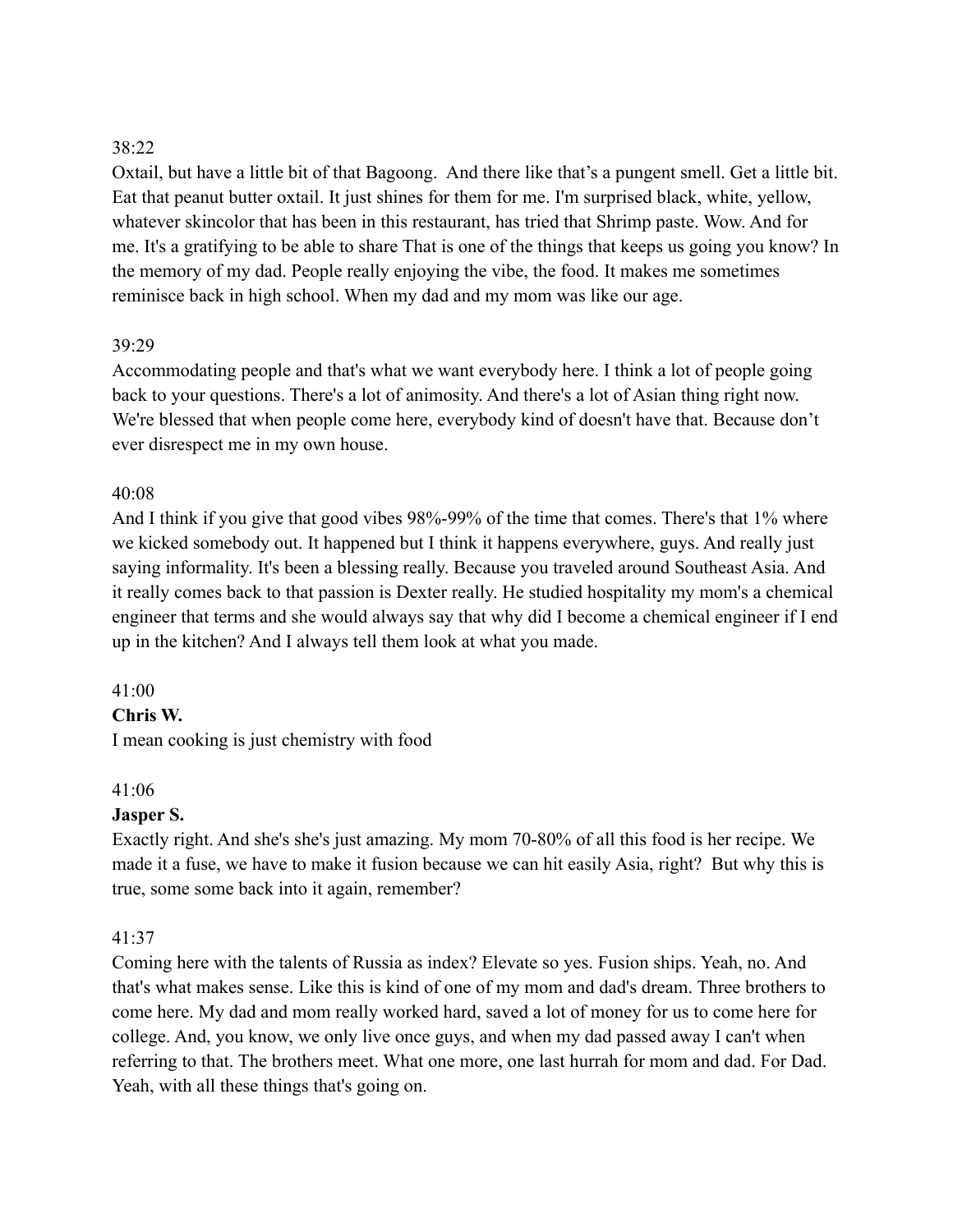I'm getting interviewed by you guys. It's gratifying as well. Hopefully, God and dad above is like, even keep it up. You know? Mom staying healthy. And but yeah, guys, you know, it's been one year now, one year and one month.

#### $43.06$

And it's been going strong. We can only be thankful for it. But it's continuously evolving, guys, there's still a lot more food. There's still a lot of Filipino food that's not on the menu. There's still a lot of Indonesian food that is still not on the menu. You don't want to have it too much. Maybe a few months from now we gotta change it up a little bit. And I let you guys know. Any other questions, guys?

#### $43.34$

#### **Chris W.**

I can, I can keep coming up with random questions forever. It's really all about how much time that you guys had.

#### 43:42

# **Jasper S.**

Like 10 more minutes maybe? Yeah, so

#### 43:44

#### **Chris W.**

It might be good to just call it here.

#### **Kris A.**

Oh, I got one more question for you.Okay, this one doesn't have to be recorded. BBM or Leni? **Jasper S.**

That's interesting question.

## 43:58

#### **Jasper S.**

No.

**Kris A.**

Manny Pacquiao?

#### **Jasper S.**

Yes. So BBM and Lani. You see guys I love the Philippines I'll always be a Filipino. I'd be an American citizen hopefully soon, but it will be a duel. I love my country. And I'm grateful and love this country as well. Now I live most of my life in America compared to the Philippines.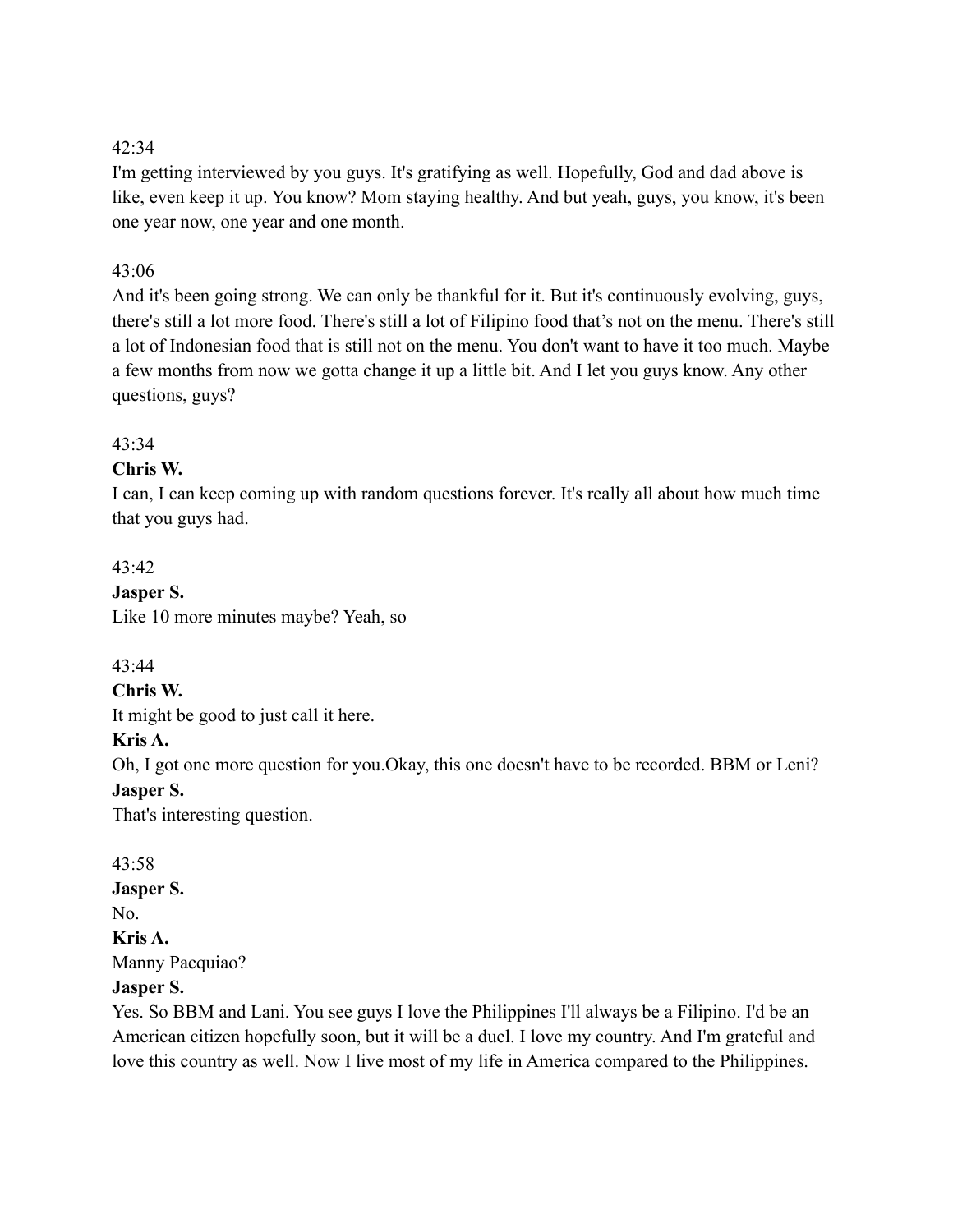I speak four languages but… Politics wise. Yeah, the crazy last four years before Biden we have a strong man in the Philippines right now.

44:48

BBM comes from a rich Marcos family. These are dictators,

# **Kris A.**

Former dictator.

# **Chris W.**

I have I have very little. I've actually read a little bit about this but I

# 45:03

# **Jasper S.**

I hope that the son changed and Leni is a lawyer I believe she's, she's done good as well. But here's my thing. I come from a poor family. I remember sleeping on the floor. When I was five. Concrete on a bannick. My dad worked hard. I would say he's a genius man. Made factories only a genius can do that.

# 45:35

But he really went out from that little town of Cagayan de Oro city. And may I've seen I've slept on the floor with very panic, you know. I know what what poor feels like. Most of my family is poor. So I really and I see a lot of corruption. That's why when you talk to him BBM or Leni, they're all rich people where they come from very. I'm not gonna be hating on them. But they come from a very affluent family. very affluent family. How they know the poor. That's why I'm like, give Pacquiao a chance this guy knows the poor

# 46:44

That's my thoughts. I'm sure Leni is good. She's a smart woman. She helps the people. I'm sure. BongBong Marcus is good. He comes from a rich family. But, you know, you've seen what his dad did. Hopefully, he can make it into a better country. But in my thought process. Get somebody that's poor.

# 47:00

But the danger with that Chris is maybe Manny Pacquiao is not very smart. That's what everybody says. But let me tell you every king, every president have an advisor they're not thinking everyone by them by themselves right. And I feel Manny Pacquiao built a brand international brand is very powerful. And for me, if you know the rich if you know the poor and you know the rich you can help. Unfortunately BBM, Leni I feel like they're way up there and they would never see the poor, but I might be wrong.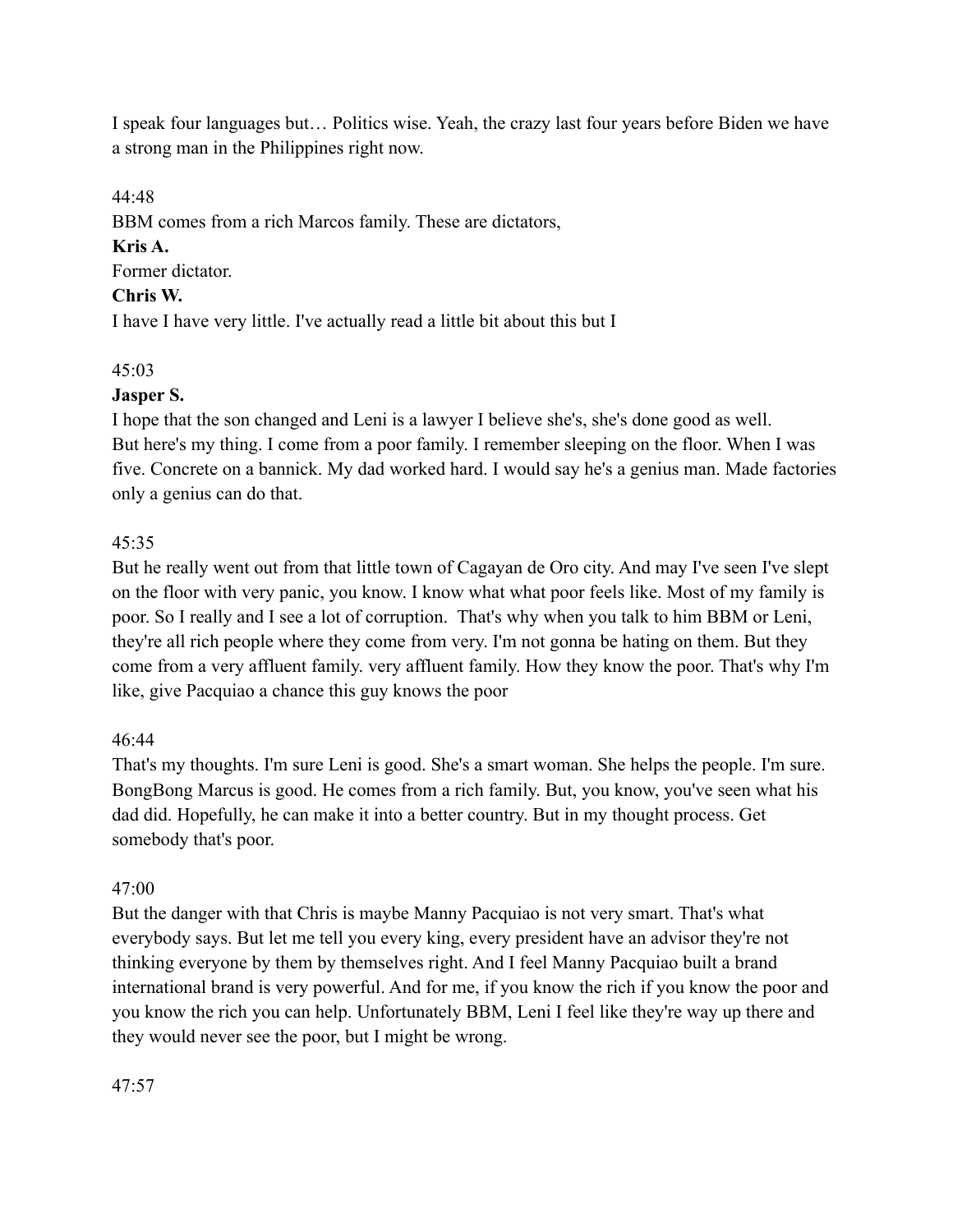## **Kris A.**

Like Manny Pacquiao said "God will provide."

# **Jasper S.**

Oh, but if it's my choice, it would be Pacquiao. Yeah. I think both all candidates are good and hopefully

# 48:18

# **Chris W.**

I've never understood that, you know, maybe they're not like, smart enough or whatever. Because in my in my very low understanding. And like if someone in it from an affluent background is now running for office, it's like that is a much lower bar to reach to than someone who came from a poor background. So you have to be 10 times smarter 10 times ahead of the game to climb from growing up and from from not affluent background to to running for office versus the people who did so. I never I never really understood that in the slightest.

# 49:07

# **Jasper S.**

Again, guys, I can take it to this country. Same concept, same concept of this country. You have to have money to be a senator. Money to be a congress, you know. I mean, you have to pay for those billboards.

# 49:23

But that's the thing, right? And for me, everybody was talking about, I want Pacquiao, but I really hope Leni or Marcos will begin but I lived in Indonesia. I've lived for like 10 years of a dictatorship country. It was interesting. And I lived about 20 years in a more democratic country in the world. I live 10 years Indonesia, you know, when I was living there in Indonesia, me and Dexter we only have one channel, one channel and all about talking about is how good the government is. That's why it was purely propaganda of course.

# 50:07

But then Indonesia opened up that's why their demo-democratic now. So but again, Philippines Duterte I love him. I know he killed a lot of people. I love him still.

# **Kris A.**

Only pushers, only pushers.

# $50.34$

# **Jasper S**

Yes. I can say that America did it before. Maybe look into your history about the drug wars and all that. America did that. So I think that's what the Duterte did. Nobody wants to talk about America. Okay, I'll do it here too. So he did it. And yes, there will be collateral damages.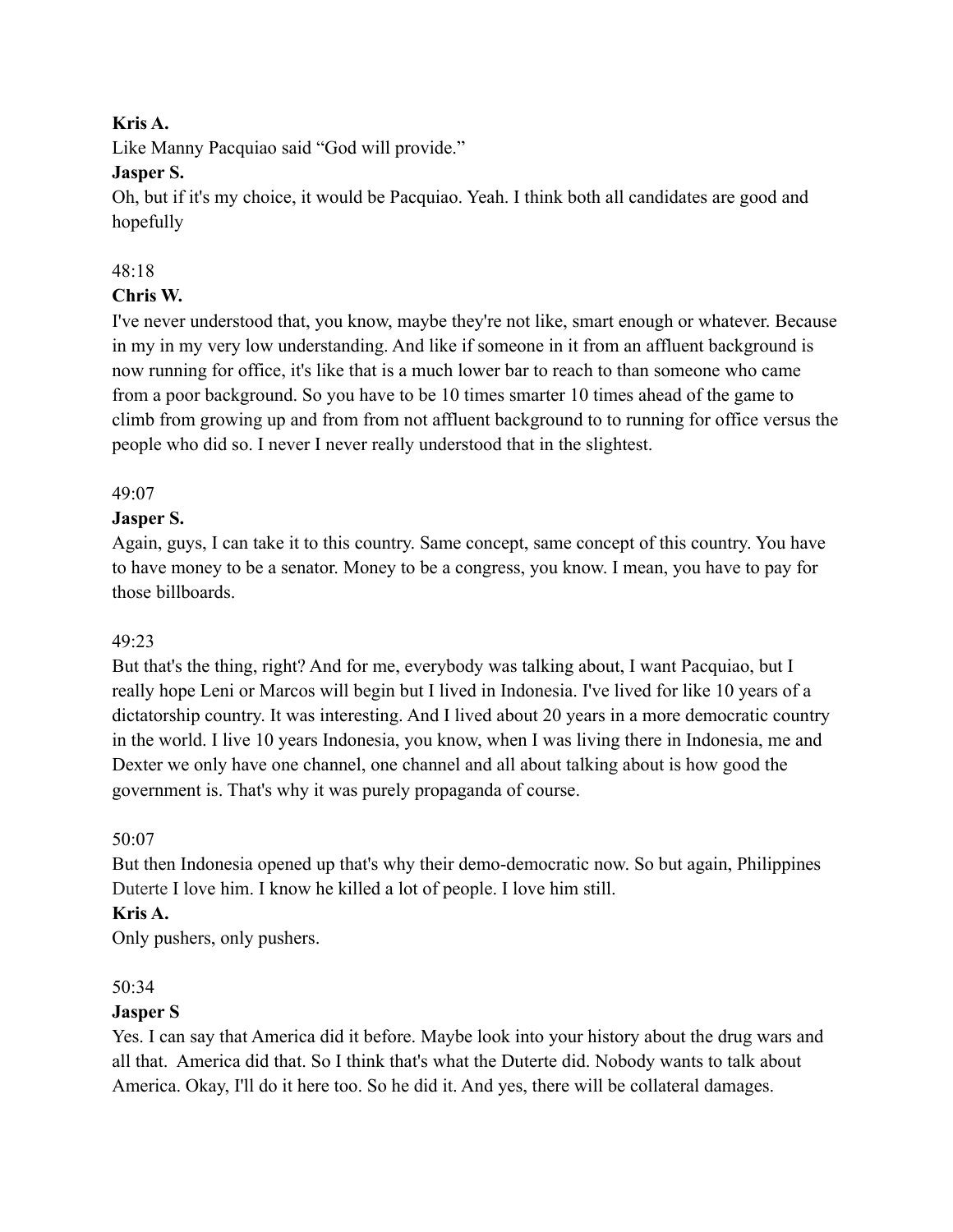I got that. And that is where you balance right that's where you balance. Duterte comes from my island of Mindanao.

# 51:01

#### **Kris A.**

Former mayor of Davao.

# **Jasper S**

Yes, former mayor of Davao Yeah, yeah. And yes, you know, drugs has been so rampant Chris in the Philippines. Seven year old eight year olds are taking crack. And you know whose fault that is? Is the pushers youknow. Who's the pushers? The one that takes it because they're poor. So they take it, they don't have any money so they sell it, and they become it.

# 51:34

So it was it was a bold move. It's a very inhumane move. Whatever move you want to call it was wrong. But I'm sorry to say this is unnecessary evil. Philippines, let me tell you I went back to three years during the Duterte regime. And I told my my family, "Hey, what's the biggest change?" You know what they said, "You know, cousin. In my village, the woman can walk at nights now without being afraid

# 52:13

That was the biggest change made because Philippines became so bad with drugs. There's no way to stop it. When somebody goes in arrest, there's Oh, that's human treatment, blah, blah, blah. You know, it was so hard. There's laws to protect the people but there's also people that takes advantage over it. And this guy, Duterte, they came in and say we can't control this, we can't control this anymore.

# **Kris A.**

Let's take action.

# **Jasper S.**

Let's just wipe everybody off. And he wiped and changed people's minds.

# 52:51

Okay, a personal event. I talked to my cousin, "So what's up guys? What's going on?" No, no, no. Because you tell they really psych the people up.

# 53:05

And this is, I'm gonna tell you a story that's going on in the Philippines. Four years ago, we call it toktok hangyo. Toktok is knock. Hangyo is beg. So if you are suspected user or a dealer a special police guy would knock on your door, toktok, and would beg you, "Hey brother please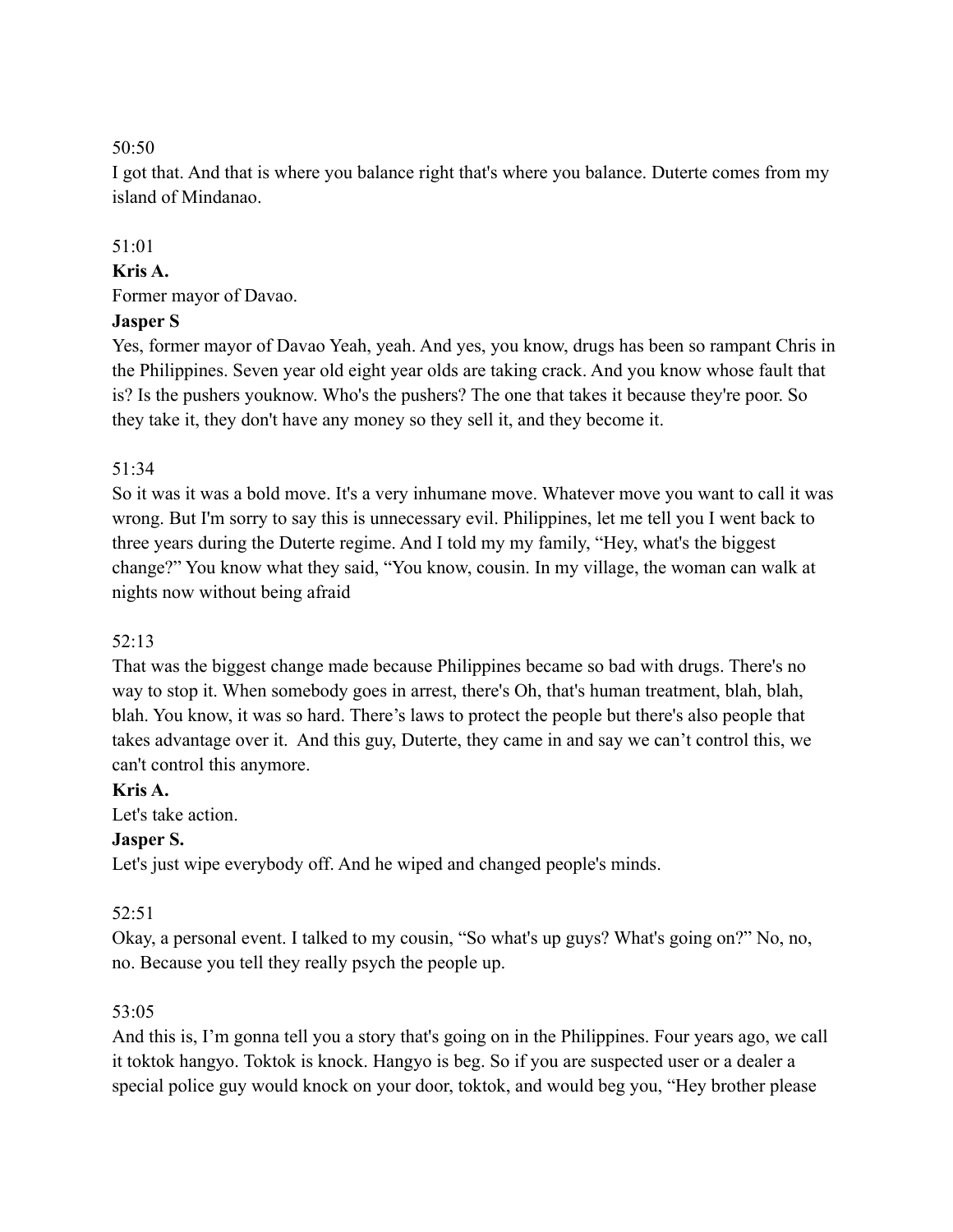we know that you're doing that. Please don't do it. Or something will happen. And then they will trick you. One of the guys, "We're trying to buy some from you." When you do that, it's up to them now.

#### 53:51

And I'm pretty sure that's doesn't happened 100%, here and there. You know, some collateral damage. But guess what? Everybody was fighting cops are fighting cops, dealers. And it made Philippines a little safer now.

#### 54:20

For me, I know it's bad. I know it's inhumane but I felt like it was kind of a necessary evil Philippines a lot safer now. I would say it's a lot safer now compared to before and I'm hoping it will continue to improve. I hope he doesn't go as crazy like Duterte and I hope we went over that phase. But there's so much corruption in the Philippines and I'm hoping this next president would be good, so all we can hope for man, in terms of politics

#### 54:56

But Mr. Joe Biden is one great President right now keeping this world from growing apart. On behalf of the Philippines, I'm really grateful to be in America specifically California. Yeah. I think this country is the greatest in the world and hopefully remains that way. Yeah, I mean we have a lot of different colors if I can call it and we have to just look at it this beautiful not to break us apart. But this is where it starts one of them you want Edwin's to be an international people that comes here and feels comfortable in the prices a little bit expensive because you're in Carmel but we want it to be priced enough people can come and eat as well. And the pandemic and the war it's not helping right now. But you know I really liked it you know I really liked the how this we have a little United Nations in America especially California, my friend. I mean other parts of America slightly different but Carmel, Monterey, I really feel it's a. People come here with good good intentions, good feelings. Any questions? I talk too much already guys but

57:03 **Chris W.** Nothing but awesome. **Jasper S.** Thank you guys, thank you guys **Chris W.** Your food was wonderful, interviewing you was wonderful. **Jasper S.** Appreciated. **Chris W.** Your story is like legitimately, really incredible, how this place got started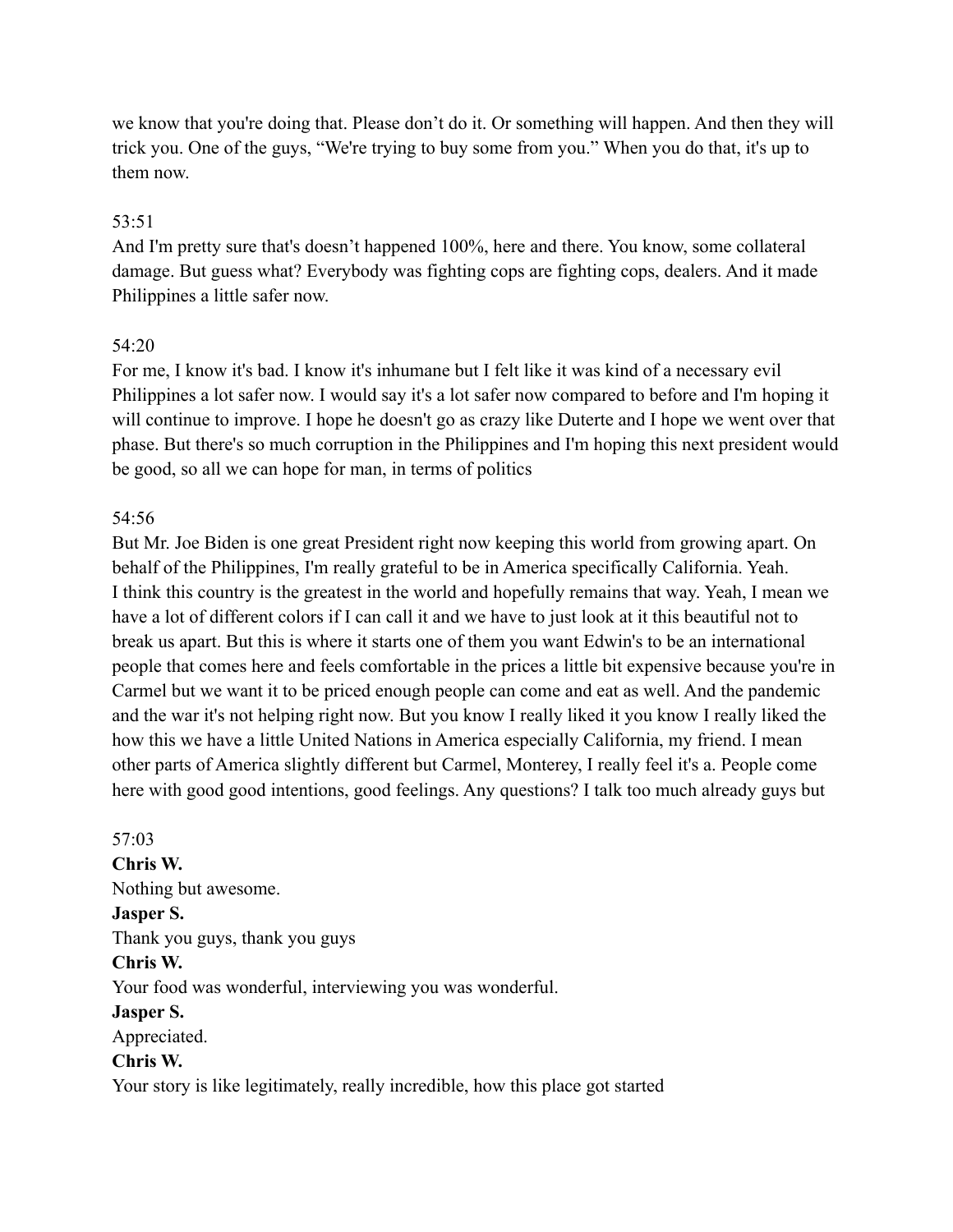#### **Kris A.**

It's incredible watching coming from similar backgrounds coming up here. You know, this food call it fine dining but then you also price it to where it's more open to anybody, we can really enjoy it.

# 57:33

#### **Jasper S.**

Yeah, that's what we want to achieve. You know. Yeah, man, I'm really happy that people are like you can go for a \$60 steak out there on the corner. And and that's what you wanted here people to enjoy. Not just the food but the vibe. I call it my living room, a house because of my dad. It's the concept of inviting people in. Concept of respect, the concept of equality. I don't I don't talk to you because you have money to deal with. You want it to be a blank slate. Of course, that never happens with the gesture, and we always and I really the beauty about it, Kristoffer, the waiters will be so comfortable.

#### 58:34

Like you're in your house. Okay, what can I give you? You know, what I mean in a more restaurant feel away, right? But you also kind of added this beautiful man, when we do that with the team with the costumer starts talking to each other. You know what I mean? The music. It's a it's a beautiful sight like what you see people comfortable to dance. You see the couple

#### 59:01

#### **Chris W.**

Quite a few people actually.

# **Jasper S.**

And for me, I get shy, I believe that.

#### **Chris W.**

I would never.

# **Jasper S.**

I would actually do that on a restaurant, that I feel comfortable that. I feel like it's my living room. Above everybody else. I'm with my girl, I'm gonna dance with her because that's what you do in your living room. So, for me seeing that it gives, it still gives me goosebumps, it still gives me like, Wow.

#### 59:34

Thanks. Thanks dad. Thanks mom. For being able to have this group of people. Because obviously, I cannot do that myself, my brother. It's really the friendship and the team that we have that makes people feel that way. Just, just, just dance. Get you vision down and focus on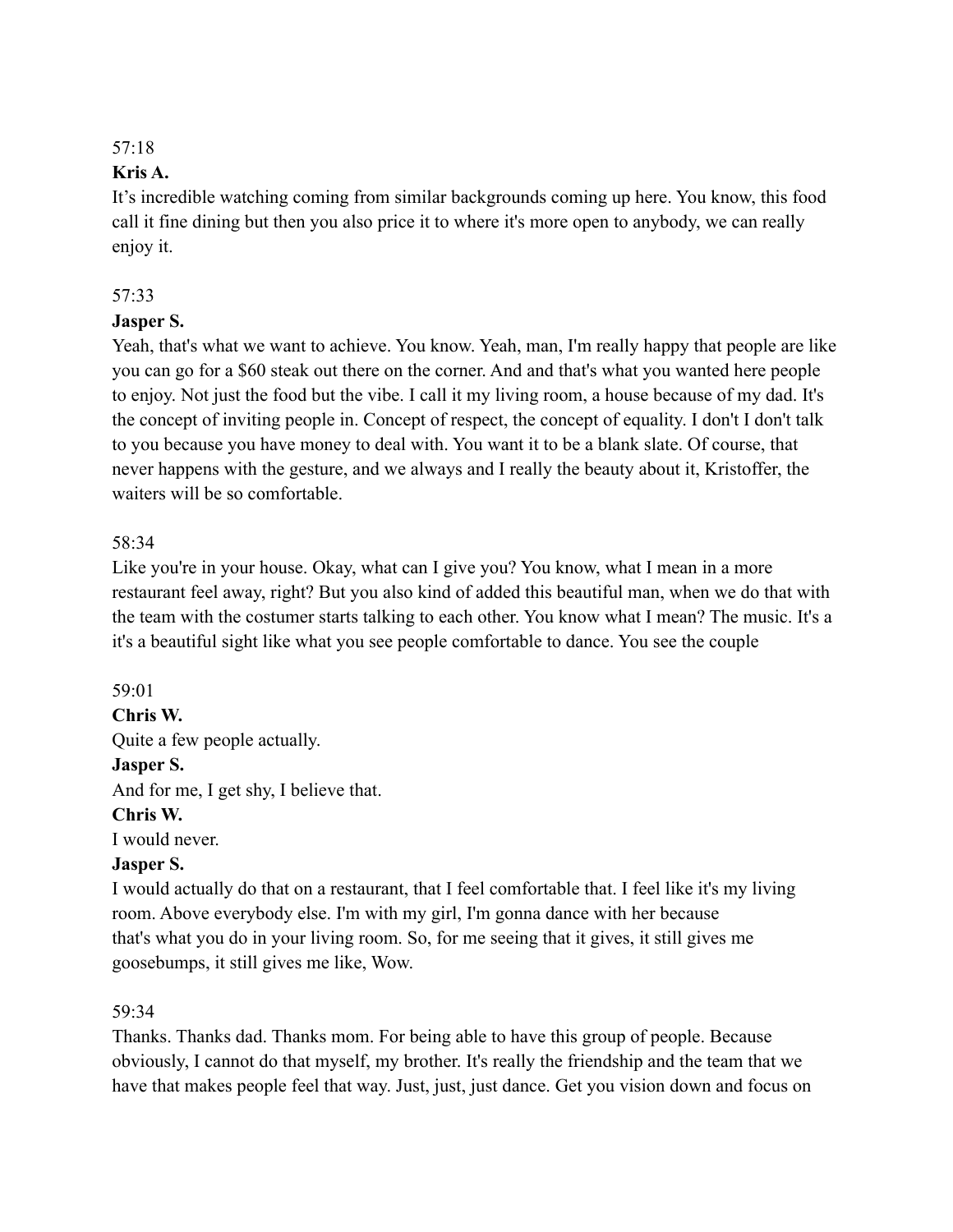yourself. So for me with the food and the music, the team really encompasses Edwin's. Purpose is what my parents taught us how to treat people in a way. And I hope it remains that way. You know I hope.

#### 1:00:15

In a way I know if you've come here, guys, you know, Julius Erving was here, yeah he was here, it was amazing. Some NF, NFL legends come here and drink, Smith, something comes in, and they're very comfortable. And it was like who's that? I don't know. It's very, it's very cool to see Hall of Famers just talking to normal people. And they feel comfortable. For me, that was the concept or the lesson that my dad and mom taught us. Treat everybody with respect regardless of how much money they have because it's we've been in a lot of a lot of people are like that. But the concept here and at least what the way we thought, you know, you're rich in heart. Just be rich in heart. Kill it with kindness. That we've been taught all of us to be like that. I think you are and you are. I think we are very similar. The way we approach people the way we've learned so yeah, man that is really part of a Filipino culture as well. So but yeah, it really made a made a big impression in Carmel, slightly lucky and blessed I guess, because we were the first one to have this concept. Damn it. Flip or Flop. But so far, it has been flopping really well. And hopefully it will it will last last lot more years to come. More foods to share to everybody because there's a lot of Filipino cuisine and a lot of so yeah, hopefully, we'll have more dessert like a hollow hollow or I was looking for too much work. Maybe try to make it as fresh as possible. You know, take it to the next level. Right? Like that. Turon right there. That's house made, that, you don't buy that from the store. That's why you got you when you eat. Damn that's good. Well that was made last week. A lot of turon you go into the store, it's been made months ago. So and that's what really kinda we cook every day. Thank God like Kris is smiling all the way like them that's a checkmark you're Filipino, you're smiling the banbang that's a checkmark. So I appreciate it guys that's why I wanted you guys to come here eat, see the vibe, feel the vibe because that's how I feel like back in my house with my mom and dad. I'm not a singer there but everybody turned to a singer in the house. But yeah I'm really glad you guys came and enjoy my brother treated you guys well to a basket, which is amazing. No I am really happy that he did that because you guys are in social studies and that basket is really a communal thing. You would understand this because you're Filipino. We usually eat together with hands on a banana leaf and in a basket you have plates okay, what we do is actually we have that basket and we have banana leaves, rice and that's how you actually eat the concept of your plate is your plate your plate is your plate is really here. But Dexter being the way he vision how it looks like keep doing fusion he basically hey, let's have the basket and have all the flavors in there and it becomes like you share right those are one of the things that was born and we never thought it was more than that. So I'm we're really hoping in the next few years that not only that we share the food but we share the Filipino hospitality.

1:05:13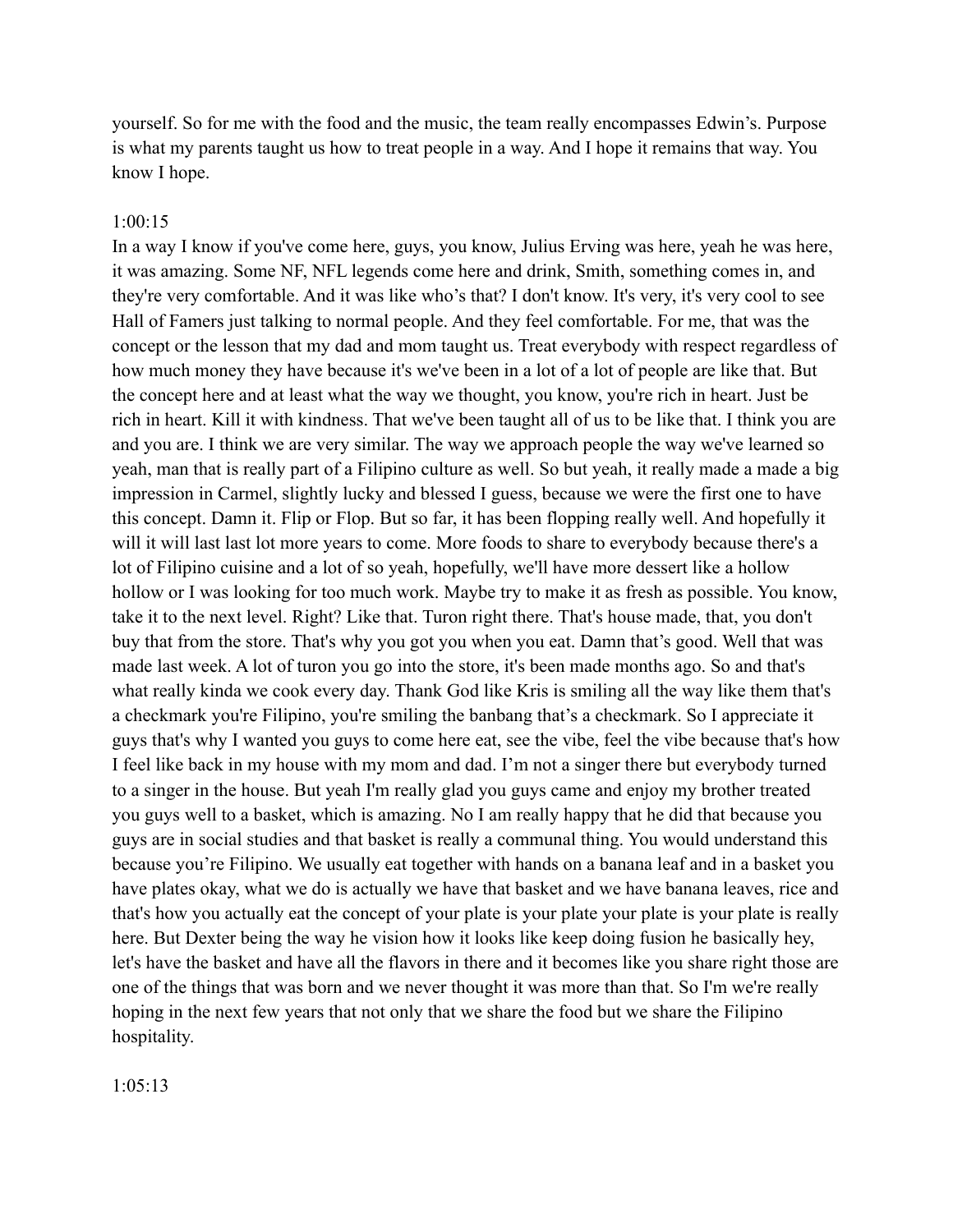Meet new friends and being able to share that kind of concept like this being friendly with one another make yourself feel comfortable in a fancy place like Carmel. A lot of people here's "How you have to dress up." And all that I want you to come through and do is dressed up to look good, kill to impress

 $1.05:40$ 

Don't get so nervous about your stuff I'm really happy that most of the people that come here feel comfortable. Have you guys been there Friday, Saturdays?

# **Kris A.**

No.

# **Jasper S.**

Try to come here on Saturday. You'll see a difference

most of the time people just become a dancing place right. It's the same concept again Philippines. It's beautiful because the way my brothers and I think and I think our parents thought everybody is good in general you know, kill everybody with kindness everybody, with respect and that's all you can do really right guys? And food brings us all together. I think that's the food just brings us. I'm really happy to everybody with different palettes loves it hopefully it will continue to move on and continue to move on hopefully have another Edwin open one day.

# 1:06:51

But I really hope that this restaurant will, they would know a little bit about the Filipino food they want to know what the Philippines they can always ask me I thought of all the good spots and the not so good. And Indonesia as well so you know yeah guys yeah, that's all.

# 1:07:04

Yeah, anything else?

# **Kris A.**

I don't think we need more, or anything else. You guys hooked us up, and more.

# 1:07:24

# **Jasper S.**

Thank you but let me know if you guys have any other questions?

# **Chris W.**

It's been really wonderful talking to you.

# **Jasper S**

Thanks Chris.

# **Kris A.**

I want to thank Edwin's, thank you, the chef, thanks the servers. Thank you. **Jasper S.**